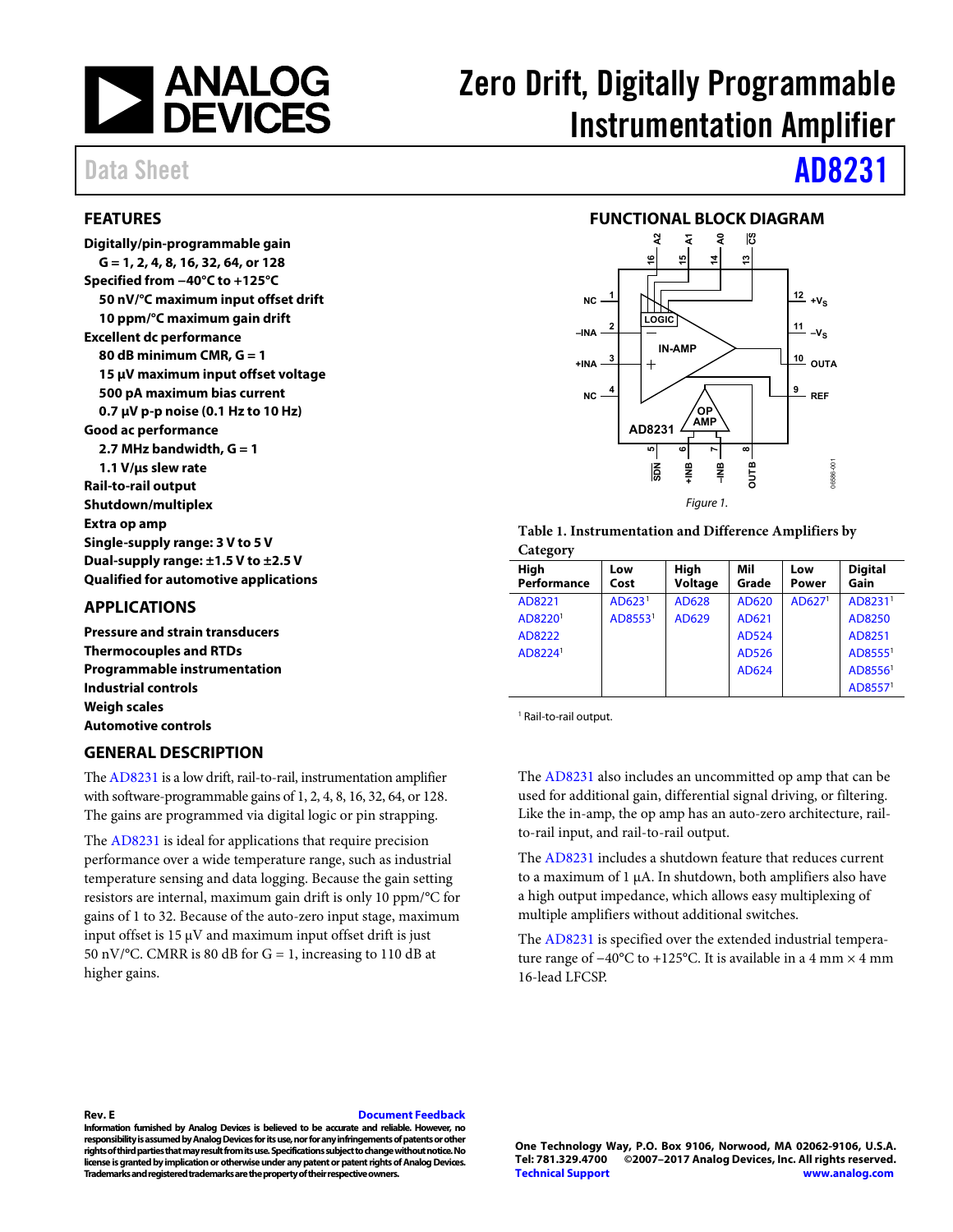# TABLE OF CONTENTS

| Pin Configuration and Function Descriptions 8   |
|-------------------------------------------------|
|                                                 |
| Instrumentation Amplifier Performance Curves 9  |
| Operational Amplifier Performance Curves  15    |
| Performance Curves Valid for Both Amplifiers 17 |
|                                                 |
|                                                 |
|                                                 |

# <span id="page-1-0"></span>**REVISION HISTORY**

### **10/2017—Rev. D to Rev. E**

### **3/2017—Rev. C to Rev. D**

### **12/2014—Rev. B to Rev. C**

## **4/2011—Rev. A to Rev. B**

| Changes to Features Section and Applications Section 1 |  |
|--------------------------------------------------------|--|
| Added Exposed Pad Notation to Outline Dimensions  23   |  |
|                                                        |  |
|                                                        |  |

## **9/2007—Rev. 0 to Rev. A**

| Changes to Features and General Description  1           |  |
|----------------------------------------------------------|--|
|                                                          |  |
|                                                          |  |
| Changes to Typical Performance Characteristics Layout 9  |  |
| Inserted Figure 3 to Figure 8; Renumbered Sequentially 9 |  |

| Inserted Figure 9; Renumbered Sequentially 10                 |  |
|---------------------------------------------------------------|--|
| Inserted Figure 16, and Figure 18 to Figure 20; Renumbered    |  |
|                                                               |  |
| Inserted Figure 24; Renumbered Sequentially  12               |  |
| Deleted Figure 28 and Figure 29; Renumbered Sequentially  13  |  |
| Inserted Figure 33 and Figure 34; Renumbered Sequentially  14 |  |
| Inserted Figure 41 to Figure 46; Renumbered Sequentially  16  |  |
|                                                               |  |
| Changes to Gain Selection Section and Figure 50  18           |  |
|                                                               |  |
|                                                               |  |
|                                                               |  |
| Added Using the AD8231 with Bipolar Supplies Section  21      |  |
|                                                               |  |
|                                                               |  |
|                                                               |  |

**5/2007—Revision 0: Initial Version**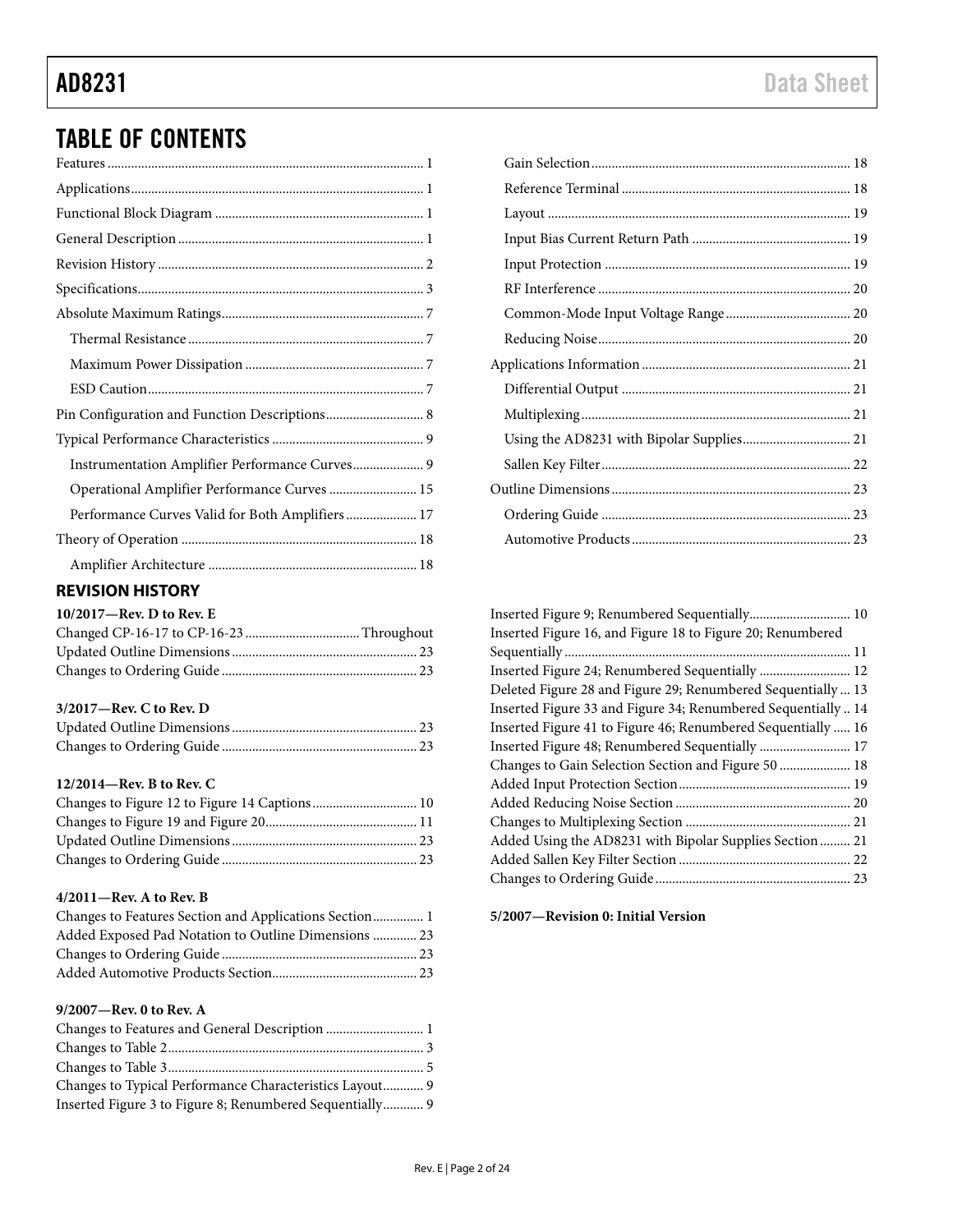# <span id="page-2-0"></span>**SPECIFICATIONS**

 $V_S = 5$  V,  $V_{REF} = 2.5$  V,  $G = 1$ ,  $R_L = 10$  k $\Omega$ ,  $T_A = 25$ °C, unless otherwise noted.

# **Table 2.**

| <b>Parameter</b>                   | <b>Conditions</b>                                                        | Min    | <b>Typ</b> | Max    | Unit                     |
|------------------------------------|--------------------------------------------------------------------------|--------|------------|--------|--------------------------|
| <b>INSTRUMENTATION AMPLIFIER</b>   |                                                                          |        |            |        |                          |
| Offset Voltage                     | $V_{OS}$ RTI = $V_{OSI}$ + $V_{OSO}/G$                                   |        |            |        |                          |
| Input Offset, Vosi                 |                                                                          |        | 4          | 15     | μV                       |
| Average Temperature Drift          | $T_A = -40^{\circ}C$ to $+125^{\circ}C$                                  |        | 0.01       | 0.05   | µV/°C                    |
| Output Offset, Voso                |                                                                          |        | 15         | 30     | μV                       |
| Average Temperature Drift          | $T_A = -40^{\circ}C$ to $+125^{\circ}C$                                  |        | 0.05       | 0.5    | µV/°C                    |
| <b>Input Currents</b>              |                                                                          |        |            |        |                          |
| <b>Input Bias Current</b>          |                                                                          |        | 250        | 500    | pA                       |
|                                    | $T_A = -40^{\circ}C$ to $+125^{\circ}C$                                  |        |            | 5      | nA                       |
| Input Offset Current               |                                                                          |        | 20         | 100    | pA                       |
|                                    | $T_A = -40^{\circ}C$ to $+125^{\circ}C$                                  |        |            | 0.5    | nA                       |
| Gains                              | 1, 2, 4, 8, 16, 32, 64, or 128                                           |        |            |        |                          |
| Gain Error                         |                                                                          |        |            |        |                          |
| $G = 1$                            |                                                                          |        |            | 0.05   | $\%$                     |
| $G = 2$ to 128                     |                                                                          |        |            | 0.8    | $\%$                     |
| Gain Drift                         | $T_A = -40^{\circ}C$ to $+125^{\circ}C$                                  |        |            |        |                          |
| $G = 1 to 32$                      |                                                                          |        | 3          | 10     | ppm/°C                   |
| $G = 64$                           |                                                                          |        | 4          | 20     | ppm/°C                   |
| $G = 128$                          |                                                                          |        | 10         | 30     | ppm/°C                   |
| Linearity                          | 0.2 V to 4.8 V, 10 kΩ load                                               |        | 3          |        | ppm                      |
|                                    | 0.2 V to 4.8 V, 2 k $\Omega$ load                                        |        | 5          |        | ppm                      |
| <b>CMRR</b>                        |                                                                          |        |            |        |                          |
| $G = 1$                            |                                                                          | 80     |            |        | dB                       |
| $G = 2$                            |                                                                          | 86     |            |        | dB                       |
| $G = 4$                            |                                                                          | 92     |            |        | dB                       |
| $G = 8$                            |                                                                          | 98     |            |        | dB                       |
| $G = 16$                           |                                                                          | 104    |            |        | dB                       |
| $G = 32$                           |                                                                          | 110    |            |        | dB                       |
| $G = 64$                           |                                                                          | 110    |            |        | dB                       |
| $G = 128$                          |                                                                          | 110    |            |        | dB                       |
| Noise                              | $e_n = \sqrt{(e_{ni}^2 + (e_{no}/G)^2)}$ , $V_{IN+}$ , $V_{IN-} = 2.5$ V |        |            |        |                          |
| Input Voltage Noise, eni           | $f = 1$ kHz                                                              |        | 32         |        | $nV/\sqrt{Hz}$           |
|                                    | $f = 1$ kHz, $T_A = -40$ °C                                              |        | 27         |        | $nV/\sqrt{Hz}$           |
|                                    | $f = 1$ kHz, $T_A = 125^{\circ}C$                                        |        | 39         |        | $nV/\sqrt{Hz}$           |
|                                    | $f = 0.1$ Hz to 10 Hz                                                    |        | 0.7        |        | µV p-p                   |
| Output Voltage Noise, eno          | $f = 1$ kHz                                                              |        | 58         |        | $nV/\sqrt{Hz}$           |
|                                    | $f = 1$ kHz, $T_A = -40^{\circ}C$                                        |        | 50         |        | nV/√Hz                   |
|                                    | $f = 1$ kHz, $T_A = 125^{\circ}C$                                        |        | 70         |        | $nV/\sqrt{Hz}$           |
|                                    |                                                                          |        |            |        |                          |
| <b>Current Noise</b>               | $f = 0.1$ Hz to 10 Hz<br>$f = 10 Hz$                                     |        | 1.1<br>20  |        | µV p-p<br>$fA/\sqrt{Hz}$ |
|                                    |                                                                          |        |            |        |                          |
| <b>Other Input Characteristics</b> |                                                                          |        |            |        |                          |
| Common-Mode Input Impedance        |                                                                          |        | 10  5      |        | $G\Omega$   pF           |
| Power Supply Rejection Ratio       |                                                                          | 100    | 115        |        | dB                       |
| Input Operating Voltage Range      |                                                                          | 0.05   |            | 4.95   | V                        |
| Reference Input                    |                                                                          |        |            |        |                          |
| Input Impedance                    |                                                                          |        | 28         |        | kΩ                       |
| Voltage Range                      |                                                                          | $-0.2$ |            | $+5.2$ | V                        |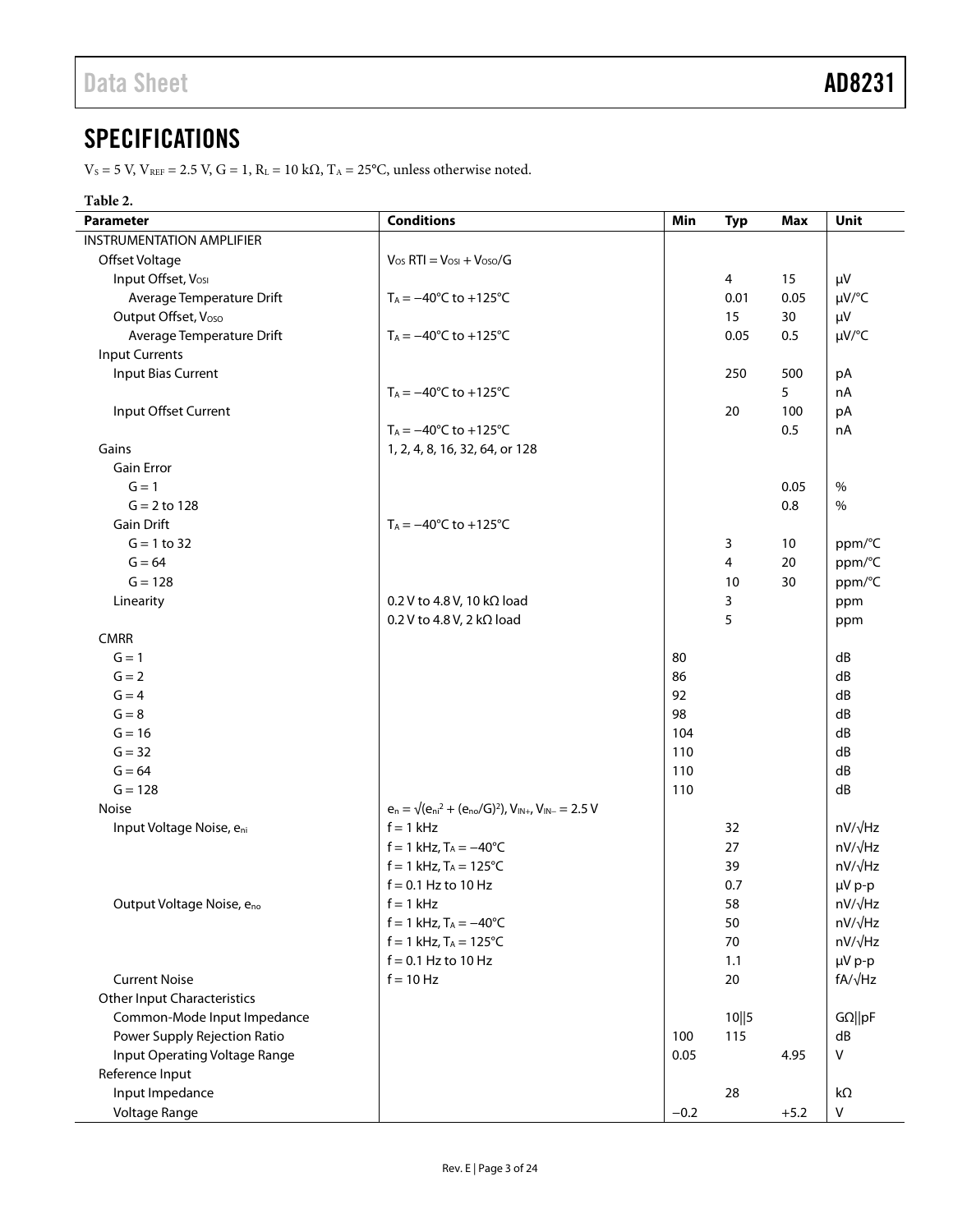| Parameter                       | <b>Conditions</b>                       | Min  | <b>Typ</b>     | Max  | Unit           |
|---------------------------------|-----------------------------------------|------|----------------|------|----------------|
| Dynamic Performance             |                                         |      |                |      |                |
| Bandwidth                       |                                         |      |                |      |                |
| $G = 1$                         |                                         |      | 2.7            |      | <b>MHz</b>     |
| $G = 2$                         |                                         |      | 2.5            |      | <b>MHz</b>     |
| <b>Gain Bandwidth Product</b>   |                                         |      |                |      |                |
| $G = 4 to 128$                  |                                         |      | $\overline{7}$ |      | <b>MHz</b>     |
| Slew Rate                       |                                         |      | 1.1            |      | $V/\mu s$      |
| <b>Output Characteristics</b>   |                                         |      |                |      |                |
| Output Voltage High             | $R_L = 100 \text{ k}\Omega$ to ground   | 4.9  | 4.94           |      | V              |
|                                 | $R_L = 10 k\Omega$ to ground            | 4.8  | 4.88           |      | $\mathsf{V}$   |
| Output Voltage Low              | $R_L = 100 \text{ k}\Omega$ to 5 V      |      | 60             | 100  | mV             |
|                                 | $R_L = 10 k\Omega$ to 5 V               |      | 80             | 200  | mV             |
| <b>Short-Circuit Current</b>    |                                         |      | 70             |      | mA             |
| Digital Interface               |                                         |      |                |      |                |
| Input Voltage Low               | $T_A = -40^{\circ}C$ to $+125^{\circ}C$ |      |                | 1.0  | $\vee$         |
| Input Voltage High              | $T_A = -40^{\circ}C$ to $+125^{\circ}C$ | 4.0  |                |      | v              |
| Setup Time to CS High           | $T_A = -40^{\circ}C$ to $+125^{\circ}C$ | 50   |                |      | ns             |
| Hold Time after CS High         | $T_A = -40$ °C to +125°C                | 20   |                |      | ns             |
| <b>OPERATIONAL AMPLIFIER</b>    |                                         |      |                |      |                |
| <b>Input Characteristics</b>    |                                         |      |                |      |                |
| Offset Voltage, V <sub>os</sub> |                                         |      | 5              | 15   | μV             |
| Temperature Drift               | $T_A = -40^{\circ}C$ to $+125^{\circ}C$ |      | 0.01           | 0.06 | µV/°C          |
| Input Bias Current              |                                         |      | 250            | 500  | pA             |
|                                 | $T_A = -40^{\circ}C$ to $+125^{\circ}C$ |      |                | 5    | nA             |
| Input Offset Current            |                                         |      | 20             | 100  | pA             |
|                                 | $T_A = -40^{\circ}C$ to $+125^{\circ}C$ |      |                | 0.5  | nA             |
| Input Voltage Range             |                                         | 0.05 |                | 4.95 | $\vee$         |
| Open-Loop Gain                  |                                         | 100  | 120            |      | V/mV           |
| Common-Mode Rejection Ratio     |                                         | 100  | 120            |      | dB             |
| Power Supply Rejection Ratio    |                                         | 100  | 110            |      | dB             |
| <b>Voltage Noise Density</b>    |                                         |      | 20             |      | $nV/\sqrt{Hz}$ |
| <b>Voltage Noise</b>            | $f = 0.1$ Hz to 10 Hz                   |      | 0.4            |      | µV p-p         |
| Dynamic Performance             |                                         |      |                |      |                |
| <b>Gain Bandwidth Product</b>   |                                         |      | $\mathbf{1}$   |      | <b>MHz</b>     |
| <b>Slew Rate</b>                |                                         |      | 0.5            |      | $V/\mu s$      |
| <b>Output Characteristics</b>   |                                         |      |                |      |                |
| Output Voltage High             | $R_L = 100 \text{ k}\Omega$ to ground   | 4.9  | 4.96           |      | v              |
|                                 | $R_L = 10 k\Omega$ to ground            | 4.8  | 4.92           |      | $\vee$         |
| Output Voltage Low              | $R_L = 100 \text{ k}\Omega$ to 5 V      |      | 60             | 100  | mV             |
|                                 | $R_L = 10 k\Omega$ to 5 V               |      | 80             | 200  | mV             |
| <b>Short-Circuit Current</b>    |                                         |      | 70             |      | mA             |
| <b>BOTH AMPLIFIERS</b>          |                                         |      |                |      |                |
| Power Supply                    |                                         |      |                |      |                |
| Quiescent Current               |                                         |      | 4              | 5    | mA             |
| Quiescent Current (Shutdown)    |                                         |      | 0.01           | 1    | μA             |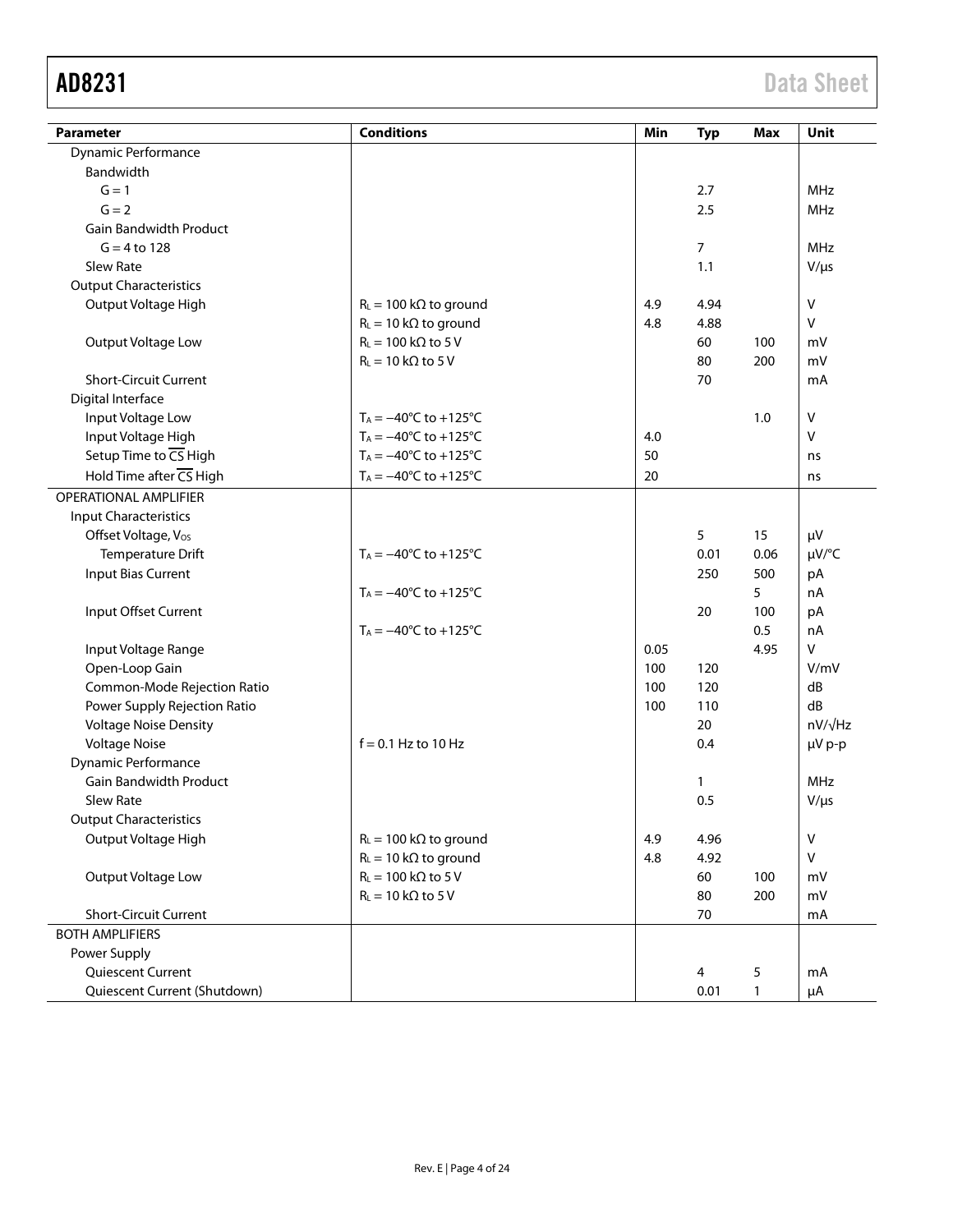# Data Sheet **AD8231**

 $\rm V_S$  = 3.0 V,  $\rm V_{\rm REF}$  = 1.5 V,  $\rm T_A$  = 25°C,  $\rm G$  = 1,  $\rm R_L$  = 10 k $\Omega$ , unless otherwise noted.

### **Table 3.**

| <b>Parameter</b>                   | <b>Conditions</b>                                    | Min    | <b>Typ</b> | <b>Max</b> | Unit           |
|------------------------------------|------------------------------------------------------|--------|------------|------------|----------------|
| <b>INSTRUMENTATION AMPLIFIER</b>   |                                                      |        |            |            |                |
| Offset Voltage                     | $V_{OS}$ RTI = $V_{OSI}$ + $V_{OSO}/G$               |        |            |            |                |
| Input Offset, Vosi                 |                                                      |        | 4          | 15         | $\mu V$        |
| Average Temperature Drift          |                                                      |        | 0.01       | 0.05       | $\mu V$ /°C    |
| Output Offset, Voso                |                                                      |        | 15         | 30         | μV             |
| Average Temperature Drift          |                                                      |        | 0.05       | 0.5        | µV/°C          |
| <b>Input Currents</b>              |                                                      |        |            |            |                |
| Input Bias Current                 |                                                      |        | 250        | 500        | pA             |
|                                    | $T_A = -40^{\circ}C$ to $+125^{\circ}C$              |        |            | 5          | nA             |
| Input Offset Current               |                                                      |        | 20         | 100        | pA             |
|                                    | $T_A = -40^{\circ}C$ to $+125^{\circ}C$              |        |            | 0.5        | nA             |
| Gains                              | 1, 2, 4, 8, 16, 32, 64, or 128                       |        |            |            |                |
| Gain Error                         |                                                      |        |            |            |                |
| $G = 1$                            |                                                      |        |            | 0.05       | $\%$           |
| $G = 2$ to 128                     |                                                      |        |            | 0.8        | $\%$           |
| <b>Gain Drift</b>                  | $T_A = -40^{\circ}C$ to $+125^{\circ}C$              |        |            |            |                |
| $G = 1 to 32$                      |                                                      |        | 3          | 10         | ppm/°C         |
| $G = 64$                           |                                                      |        | 4          | 20         | ppm/°C         |
| $G = 128$                          |                                                      |        | 10         | 30         | ppm/°C         |
| <b>CMRR</b>                        |                                                      |        |            |            |                |
| $G = 1$                            |                                                      | 80     |            |            | dB             |
| $G = 2$                            |                                                      | 86     |            |            | dB             |
| $G = 4$                            |                                                      | 92     |            |            | dB             |
| $G = 8$                            |                                                      | 98     |            |            | dB             |
| $G = 16$                           |                                                      | 104    |            |            | dB             |
| $G = 32$                           |                                                      | 110    |            |            | dB             |
| $G = 64$                           |                                                      | 110    |            |            | dB             |
| $G = 128$                          |                                                      | 110    |            |            | dB             |
| Noise                              | $e_n = \sqrt{(e_{ni}^2 + (e_{no}/G)^2)}$             |        |            |            |                |
|                                    | $V_{IN+}$ , $V_{IN-}$ = 2.5 V, T <sub>A</sub> = 25°C |        |            |            |                |
| Input Voltage Noise, eni           | $f = 1$ kHz                                          |        | 40         |            | nV/√Hz         |
|                                    | $f = 1$ kHz, $T_A = -40^{\circ}C$                    |        | 35         |            | nV/√Hz         |
|                                    | $f = 1$ kHz, $T_A = 125^{\circ}C$                    |        | 48         |            | nV/√Hz         |
|                                    | $f = 0.1$ Hz to 10 Hz                                |        | 0.8        |            | µV p-p         |
| Output Voltage Noise, eno          | $f = 1$ kHz                                          |        | 72         |            | nV/√Hz         |
|                                    | $f = 1$ kHz, $T_A = -40^{\circ}C$                    |        | 62         |            | nV/√Hz         |
|                                    | $f = 1$ kHz, T <sub>A</sub> = 125°C                  |        | 83         |            | nV/√Hz         |
|                                    | $f = 0.1$ Hz to 10 Hz                                |        | 1.4        |            | µV p-p         |
| <b>Current Noise</b>               | $f = 10 Hz$                                          |        | 20         |            | $fA/\sqrt{Hz}$ |
| <b>Other Input Characteristics</b> |                                                      |        |            |            |                |
| Common-Mode Input Impedance        |                                                      |        | 10  5      |            | $G\Omega$   pF |
| Power Supply Rejection Ratio       |                                                      | 100    | 115        |            | dB             |
| Input Operating Voltage Range      |                                                      | 0.05   |            | 2.95       | V              |
| Reference Input                    |                                                      |        |            |            |                |
| Input Impedance                    |                                                      |        | 28         |            | $k\Omega$   pF |
| Voltage Range                      |                                                      | $-0.2$ |            | $+3.2$     | V              |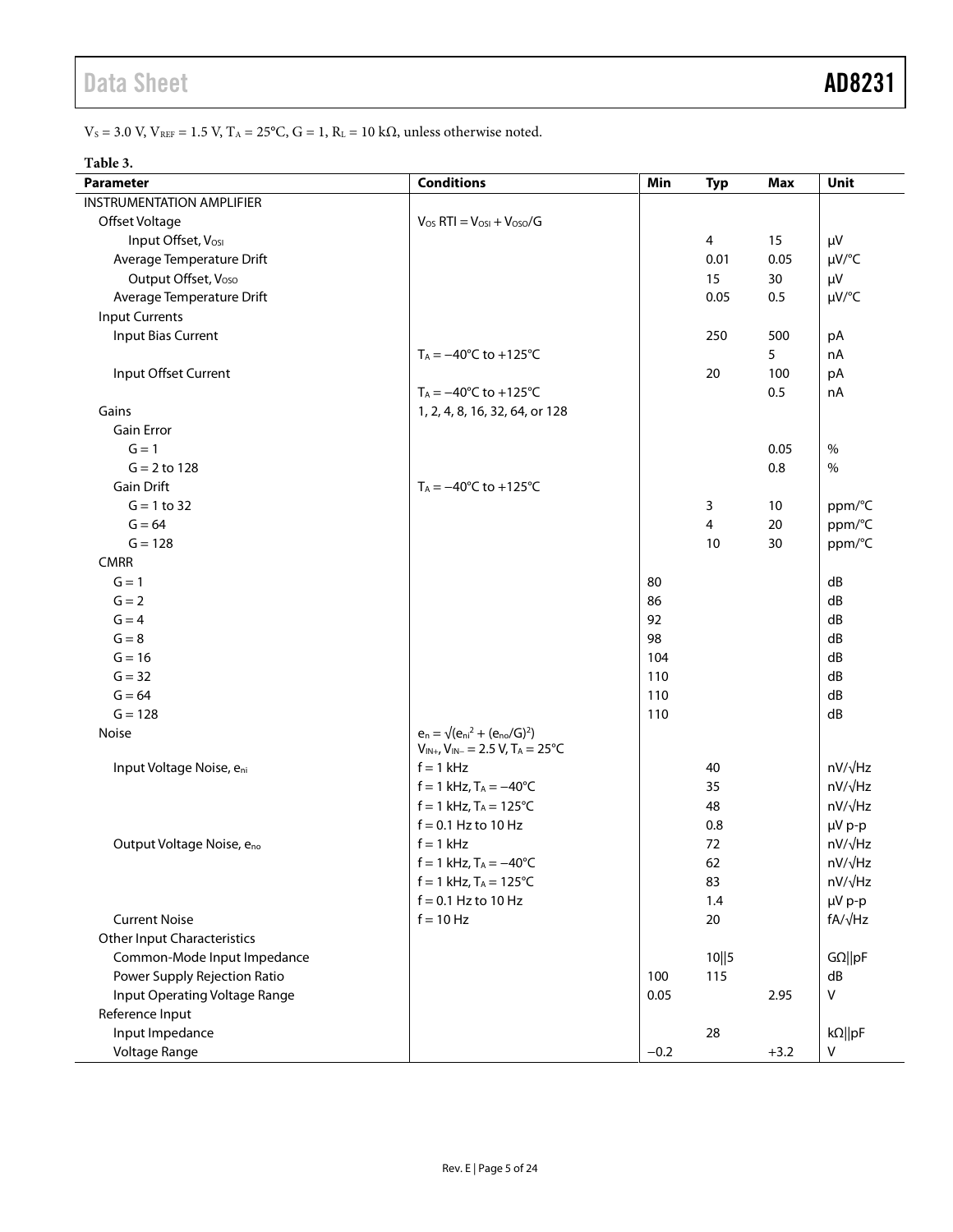| <b>Parameter</b>              | <b>Conditions</b>                       | Min  | <b>Typ</b> | <b>Max</b>   | <b>Unit</b>    |
|-------------------------------|-----------------------------------------|------|------------|--------------|----------------|
| Dynamic Performance           |                                         |      |            |              |                |
| Bandwidth                     |                                         |      |            |              |                |
| $G = 1$                       |                                         |      | 2.7        |              | <b>MHz</b>     |
| $G = 2$                       |                                         |      | 2.5        |              | <b>MHz</b>     |
| Gain Bandwidth Product        |                                         |      |            |              |                |
| $G = 4 to 128$                |                                         |      | 7          |              | <b>MHz</b>     |
| Slew Rate                     |                                         |      | 1.1        |              | $V/\mu s$      |
| <b>Output Characteristics</b> |                                         |      |            |              |                |
|                               |                                         |      |            |              | $\mathsf{V}$   |
| Output Voltage High           | $R_L = 100 \text{ k}\Omega$ to ground   | 2.9  | 2.94       |              | $\mathsf{V}$   |
|                               | $R_L = 10 k\Omega$ to ground            | 2.8  | 2.88       |              |                |
| Output Voltage Low            | $R_L = 100 \text{ k}\Omega$ to 3 V      |      | 60         | 100          | mV             |
|                               | $R_L = 10 k\Omega$ to 3 V               |      | 80         | 200          | mV             |
| <b>Short-Circuit Current</b>  |                                         |      | 40         |              | mA             |
| Digital Interface             |                                         |      |            |              |                |
| Input Voltage Low             | $T_A = -40^{\circ}C$ to $+125^{\circ}C$ |      |            | 0.7          | $\mathsf{V}$   |
| Input Voltage High            | $T_A = -40^{\circ}C$ to $+125^{\circ}C$ | 2.3  |            |              | $\vee$         |
| Setup Time to CS High         | $T_A = -40^{\circ}C$ to $+125^{\circ}C$ | 60   |            |              | ns             |
| Hold Time after CS High       | $T_A = -40^{\circ}C$ to $+125^{\circ}C$ | 20   |            |              | ns             |
| OPERATIONAL AMPLIFIERS        |                                         |      |            |              |                |
| <b>Input Characteristics</b>  |                                         |      |            |              |                |
| Offset Voltage, Vos           |                                         |      | 5          | 15           | $\mu V$        |
| Temperature Drift             | $T_A = -40^{\circ}C$ to $+125^{\circ}C$ |      | 0.01       | 0.06         | µV/°C          |
| Input Bias Current            |                                         |      | 250        | 500          | pA             |
|                               | $T_A = -40^{\circ}C$ to $+125^{\circ}C$ |      |            | 5            | nA             |
| Input Offset Current          |                                         |      | 20         | 100          | pA             |
|                               | $T_A = -40^{\circ}C$ to $+125^{\circ}C$ |      |            | 0.5          | nA             |
| Input Voltage Range           |                                         | 0.05 |            | 2.95         | $\mathsf{V}$   |
| Open-Loop Gain                |                                         | 100  | 120        |              | V/mV           |
| Common-Mode Rejection Ratio   |                                         | 100  | 120        |              | dB             |
| Power Supply Rejection Ratio  |                                         | 100  | 110        |              | dB             |
| <b>Voltage Noise Density</b>  |                                         |      | 27         |              | $nV/\sqrt{Hz}$ |
| <b>Voltage Noise</b>          | $f = 0.1$ Hz to 10 Hz                   |      | 0.6        |              | $\mu V$ p-p    |
| Dynamic Performance           |                                         |      |            |              |                |
| <b>Gain Bandwidth Product</b> |                                         |      | 1          |              | <b>MHz</b>     |
| Slew Rate                     |                                         |      | 0.5        |              | $V/\mu s$      |
| <b>Output Characteristics</b> |                                         |      |            |              |                |
| Output Voltage High           | $R_L = 100 \text{ k}\Omega$ to ground   | 2.9  | 2.96       |              | $\mathsf{V}$   |
|                               | $R_L = 10 k\Omega$ to ground            | 2.8  | 2.82       |              | $\mathsf{V}$   |
| Output Voltage Low            | $R_L = 100 \text{ k}\Omega$ to 3 V      |      | 60         | 100          | mV             |
|                               | $R_L = 10 k\Omega$ to 3 V               |      | 80         | 200          | mV             |
| <b>Short-Circuit Current</b>  |                                         |      | 40         |              | mA             |
| <b>BOTH AMPLIFIERS</b>        |                                         |      |            |              |                |
| Power Supply                  |                                         |      |            |              |                |
| Quiescent Current             |                                         |      | 3.5        | 4.5          | mA             |
| Quiescent Current (Shutdown)  |                                         |      | 0.01       | $\mathbf{1}$ | μA             |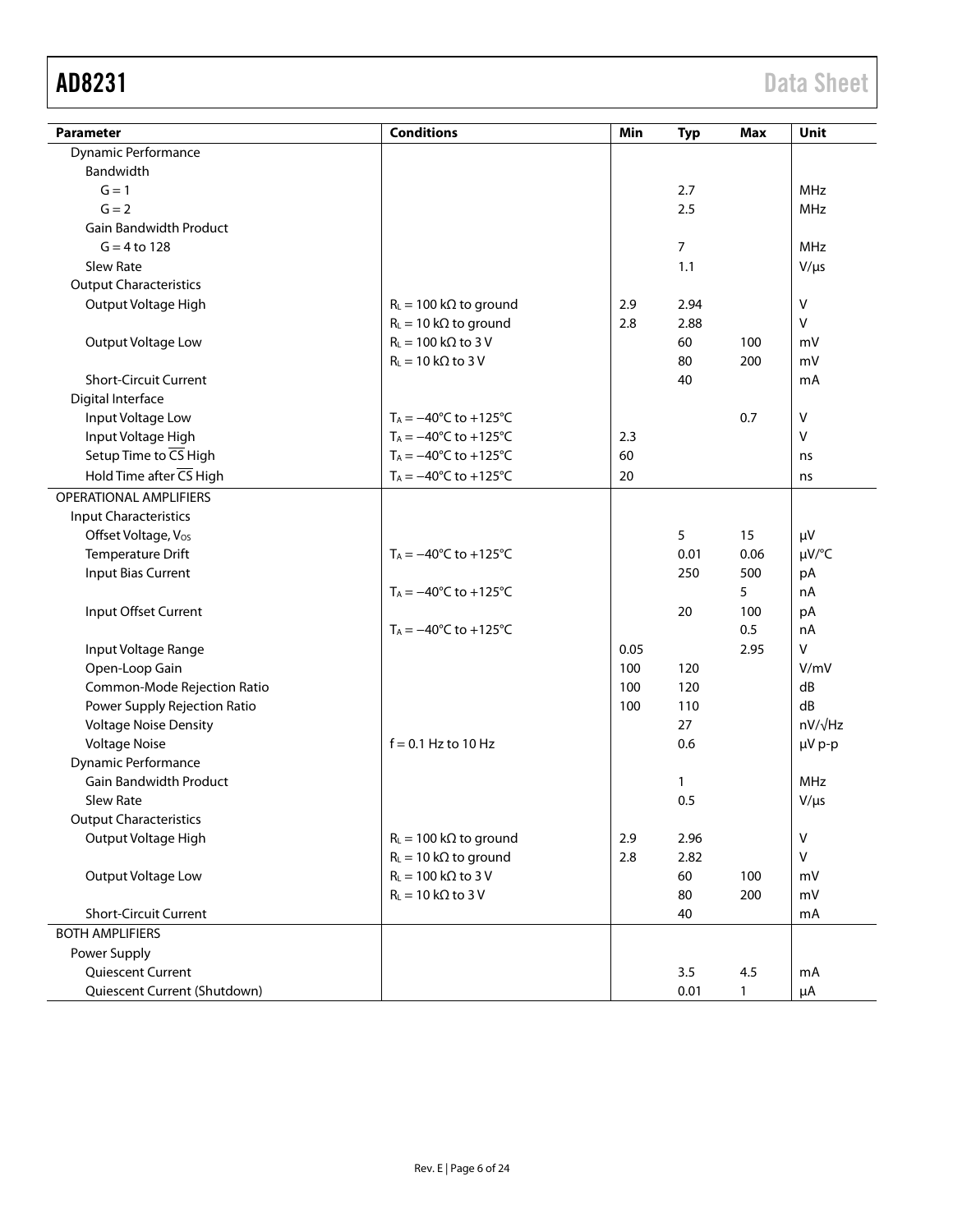# <span id="page-6-0"></span>ABSOLUTE MAXIMUM RATINGS

### **Table 4.**

| <b>Parameter</b>                     | Rating                              |
|--------------------------------------|-------------------------------------|
| Supply Voltage                       | 6V                                  |
| <b>Output Short-Circuit Current</b>  | Indefinite <sup>1</sup>             |
| Input Voltage (Common-Mode)          | $-V_s - 0.3 V$ to $+V_s + 0.3 V$    |
| <b>Differential Input Voltage</b>    | $-V_s - 0.3 V$ to $+V_s + 0.3 V$    |
| Storage Temperature Range            | $-65^{\circ}$ C to $+150^{\circ}$ C |
| Operational Temperature Range        | $-40^{\circ}$ C to $+125^{\circ}$ C |
| Package Glass Transition Temperature | $130^{\circ}$ C                     |
| ESD (Human Body Model)               | $1.5$ kV                            |
| <b>ESD (Charged Device Model)</b>    | $1.5$ kV                            |
| ESD (Machine Model)                  | $0.2$ kV                            |

<sup>1</sup> For junction temperatures between 105°C and 130°C, short-circuit operation beyond 1000 hours can impact part reliability.

Stresses at or above those listed under Absolute Maximum Ratings may cause permanent damage to the product. This is a stress rating only; functional operation of the product at these or any other conditions above those indicated in the operational section of this specification is not implied. Operation beyond the maximum operating conditions for extended periods may affect product reliability.

## <span id="page-6-1"></span>**THERMAL RESISTANCE**

<span id="page-6-4"></span>**Table 5.** 

| <b>Thermal Pad</b>    | $\theta$ ja | Unit          |
|-----------------------|-------------|---------------|
| Soldered to Board     |             | /W            |
| Not Soldered to Board | 96          | $\degree$ C/W |

The  $\theta_{JA}$  values in [Table 5](#page-6-4) assume a 4-layer JEDEC standard board. If the thermal pad is soldered to the board, it is also assumed it is connected to a plane.  $\theta$ <sub>JC</sub> at the exposed pad is 6.3°C/W.

# <span id="page-6-2"></span>**MAXIMUM POWER DISSIPATION**

The maximum safe power dissipation for the [AD8231](http://www.analog.com/AD8231?doc=AD8231.pdf) is limited by the associated rise in junction temperature  $(T<sub>J</sub>)$  on the die. At approximately 130°C, which is the glass transition temperature, the plastic changes its properties. Even temporarily exceeding this temperature limit may change the stresses that the package exerts on the die, permanently shifting the parametric performance of the amplifiers. Exceeding a temperature of 130°C for an extended period can result in a loss of functionality.

# <span id="page-6-3"></span>**ESD CAUTION**



ESD (electrostatic discharge) sensitive device. Charged devices and circuit boards can discharge without detection. Although this product features patented or proprietary protection circuitry, damage may occur on devices subjected to high energy ESD. Therefore, proper ESD precautions should be taken to avoid performance degradation or loss of functionality.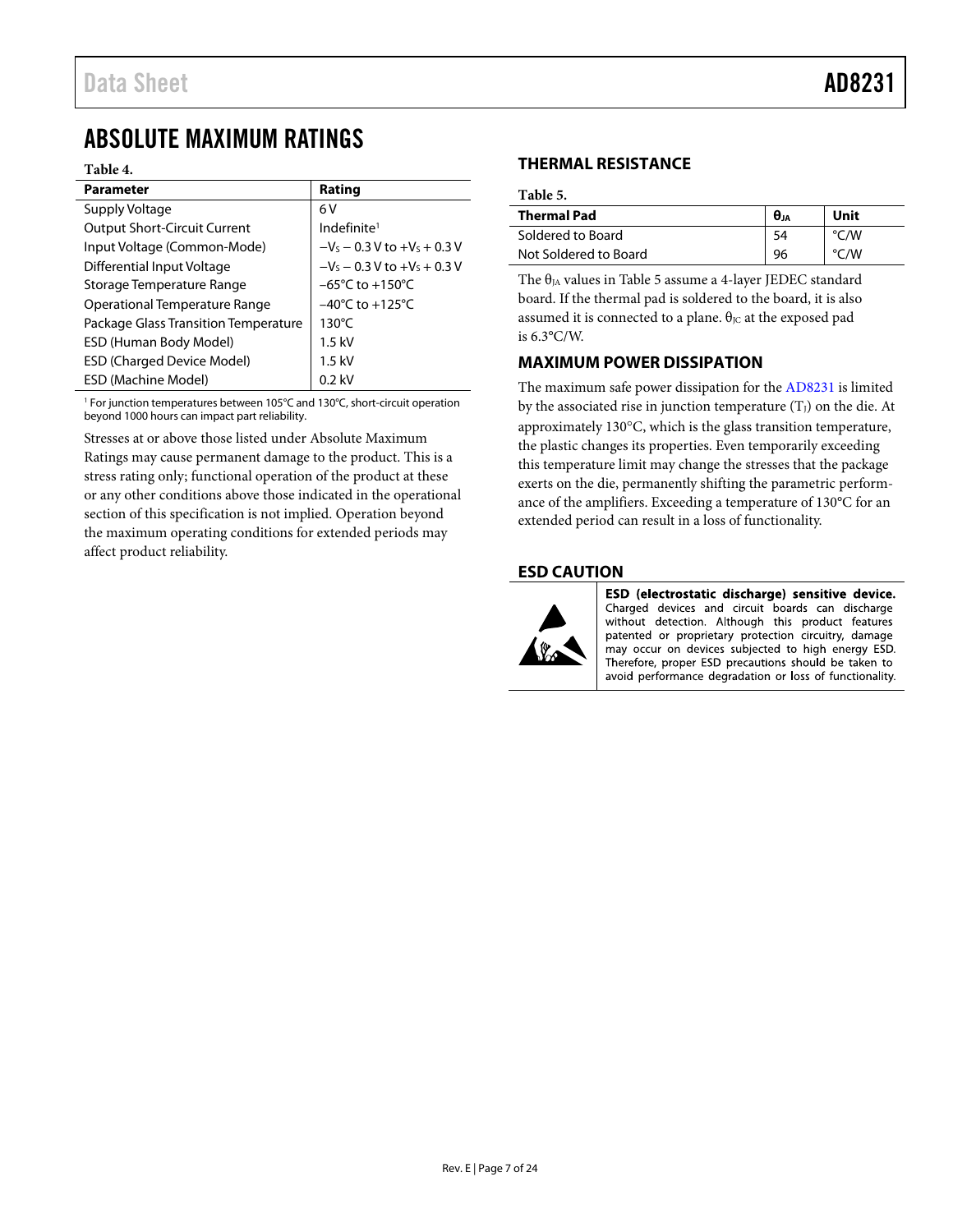# <span id="page-7-0"></span>PIN CONFIGURATION AND FUNCTION DESCRIPTIONS



### **Table 6. Pin Function Descriptions**

| <b>Pin Number</b> | Mnemonic                 | <b>Description</b>                                                                                                    |
|-------------------|--------------------------|-----------------------------------------------------------------------------------------------------------------------|
|                   | <b>NC</b>                | No Connect.                                                                                                           |
|                   | $-$ INA (IN-AMP $-$ IN)  | Instrumentation Amplifier Negative Input.                                                                             |
| 3                 | $+$ INA (IN-AMP $+$ IN)  | Instrumentation Amplifier Positive Input.                                                                             |
| 4                 | NC.                      | No Connect.                                                                                                           |
| 5                 | SDN                      | Shutdown.                                                                                                             |
| 6                 | $+INB$                   | Operational Amplifier Positive Input.                                                                                 |
|                   | $-INB$                   | Operational Amplifier Negative Input.                                                                                 |
| 8                 | OUTB (OP AMP OUT)        | Operational Amplifier Output.                                                                                         |
| 9                 | <b>REF</b>               | Instrumentation Amplifier Reference Pin. It should be driven with a low impedance. Output is<br>referred to this pin. |
| 10                | <b>OUTA (IN-AMP OUT)</b> | Instrumentation Amplifier Output.                                                                                     |
| 11                | $-VS$                    | Negative Power Supply. Connect to ground in single-supply applications.                                               |
| 12                | $+VS$                    | Positive Power Supply.                                                                                                |
| 13                | $\overline{\text{CS}}$   | Chip Select. Enables digital logic interface.                                                                         |
| 14                | A0                       | Gain Setting Bit (LSB).                                                                                               |
| 15                | A <sub>1</sub>           | Gain Setting Bit.                                                                                                     |
| 16                | A <sub>2</sub>           | Gain Setting Bit (MSB).                                                                                               |
|                   | EPAD                     | Exposed Pad. Can be connected to the negative supply $(-V_s)$ or left floating.                                       |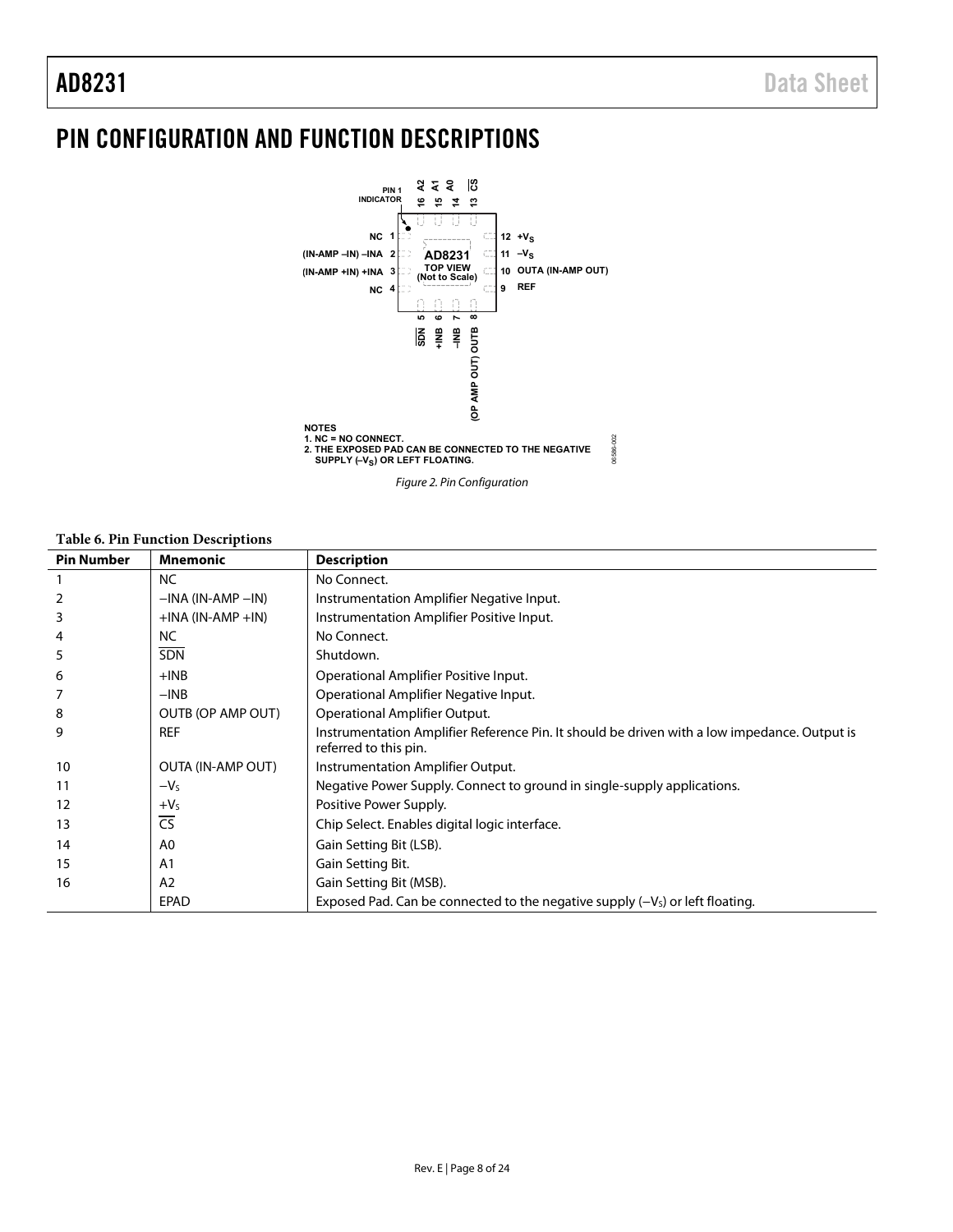# <span id="page-8-0"></span>TYPICAL PERFORMANCE CHARACTERISTICS

<span id="page-8-1"></span>**INSTRUMENTATION AMPLIFIER PERFORMANCE CURVES**



*Figure 3. Instrumentation Amplifier CMR Distribution, G = 1*



*Figure 4. Instrumentation Amplifier Input Offset Voltage Distribution* 



*Figure 5. Instrumentation Amplifier Output Offset Voltage Distribution*



*Figure 6. Instrumentation Amplifier Gain Distribution, G = 1*



*Figure 7. Instrumentation Amplifier Input Offset Voltage Drift, −40°C to +125°C*



*Figure 8. Instrumentation Amplifier Output Offset Drift, −40°C to +125°C*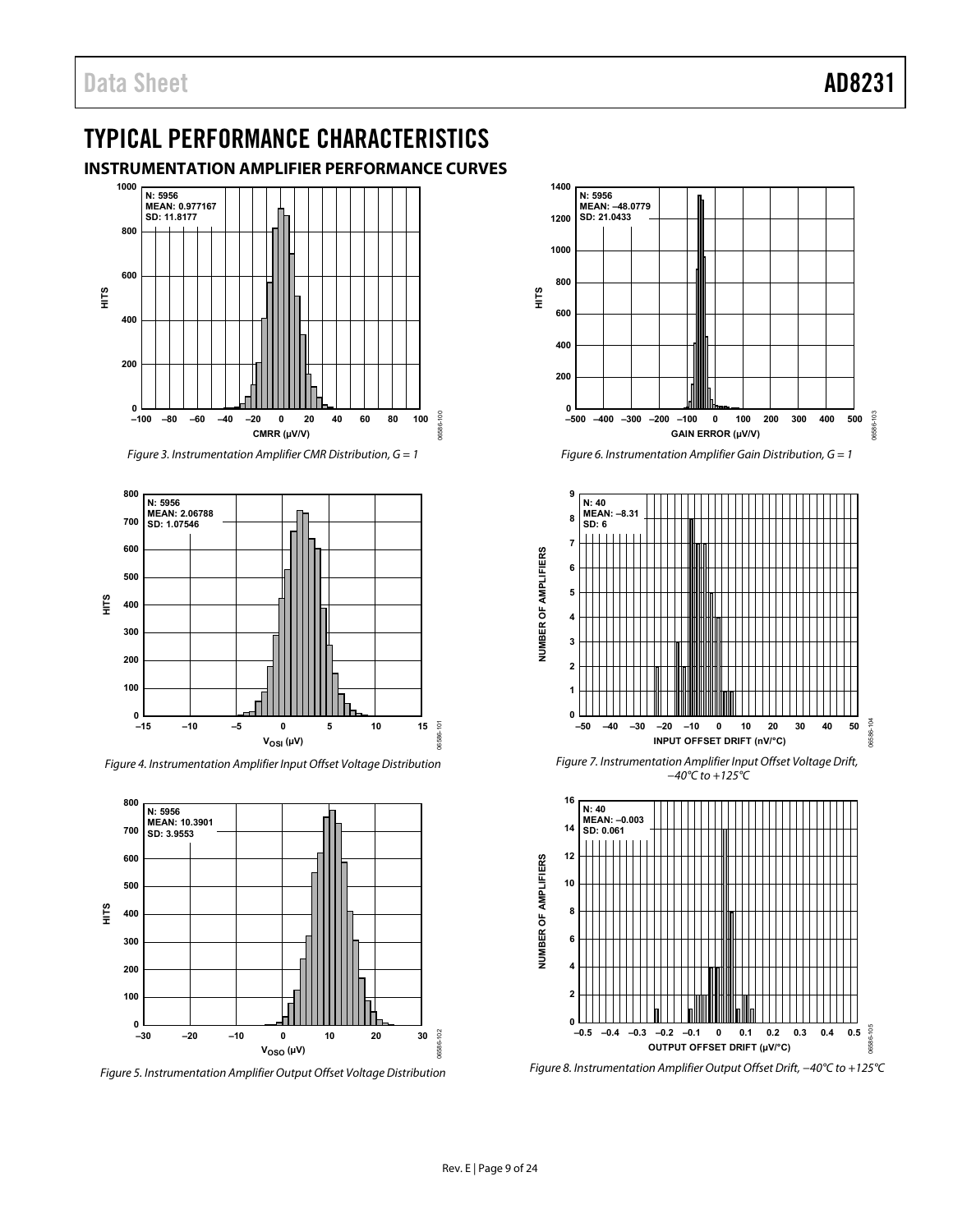

Figure 9. Instrumentation Amplifier Bias Current vs. Temperature



Common-Mode Voltage, 3 V



<span id="page-9-0"></span>Figure 12. Instrumentation Amplifier Input Common-Mode Range vs. Output Voltage, All Gains,  $V_{REF} = 0$  V



Figure 13. Instrumentation Amplifier Input Common-Mode Range vs. Output Voltage, All Gains,  $V_{REF} = 1.5 V$ 



<span id="page-9-1"></span>Output Voltage, All Gains,  $V_{REF} = 2.5 V$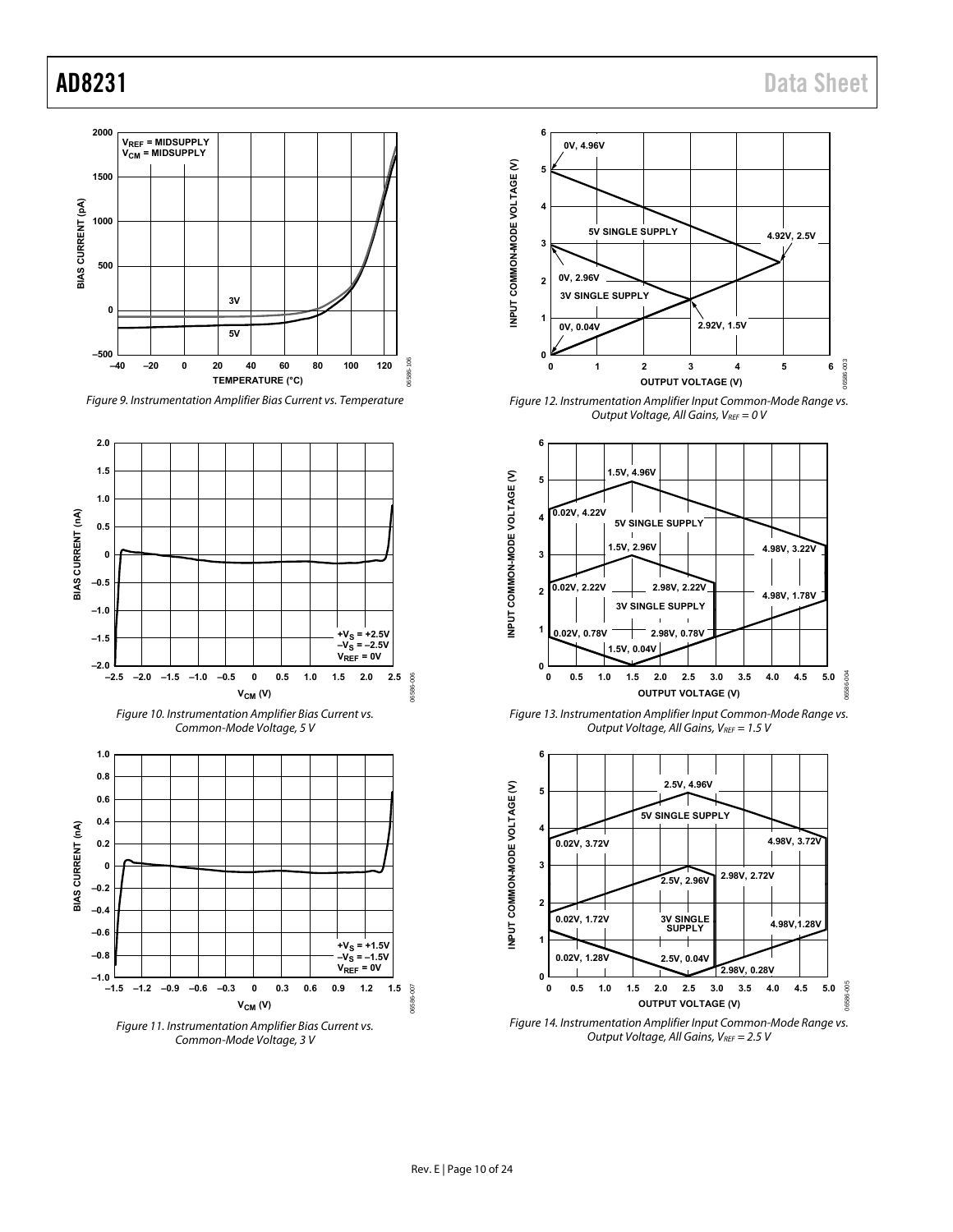### **50 G = 128 40 G = 64** H ┯┿╫ **G = 32 30 G = 16** 1 H **G = 8 20** TM **G = 4** - I III m **GAIN (dB)** GAIN (dB) **10 G = 2 G = 1 0 –10 –20 –30 –40** C<sub>09</sub> 06586-009 **100 10M 1k 10k 100k 1M** 16586 **FREQUENCY (Hz)**

Figure 15. Instrumentation Amplifier Gain vs. Frequency







Figure 17. Instrumentation Amplifier CMRR vs. Frequency



Figure 18. Instrumentation Amplifier CMRR vs. Temperature







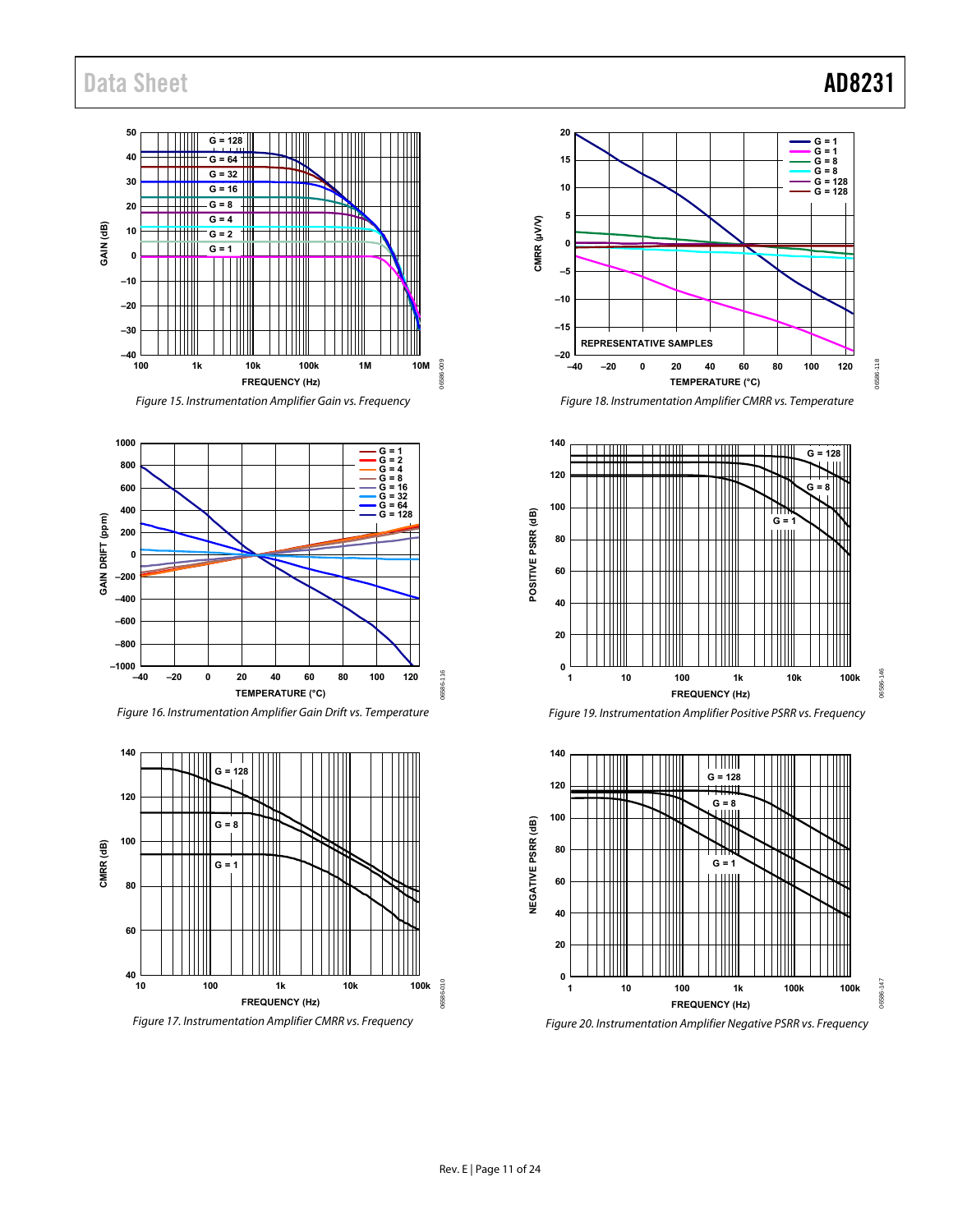

*Figure 21. Instrumentation Amplifier 0.1 Hz to 10 Hz Noise*



*Figure 22. Instrumentation Amplifier Voltage Noise Spectral Density vs. Frequency, 5 V, 1 Hz to 1000 Hz*



*Figure 23. Instrumentation Amplifier Voltage Noise Spectral Density vs. Frequency, 5 V, 1 Hz to 1 MHz*



*Figure 24. Instrumentation Amplifier Current Noise Spectral Density*



*Figure 25. Instrumentation Amplifier Small Signal Pulse Response, G = 1, RL = 2 kΩ, CL = 500 pF*



*Figure 26. Instrumentation Amplifier Small Signal Pulse Response for Various Capacitive Loads, G = 1*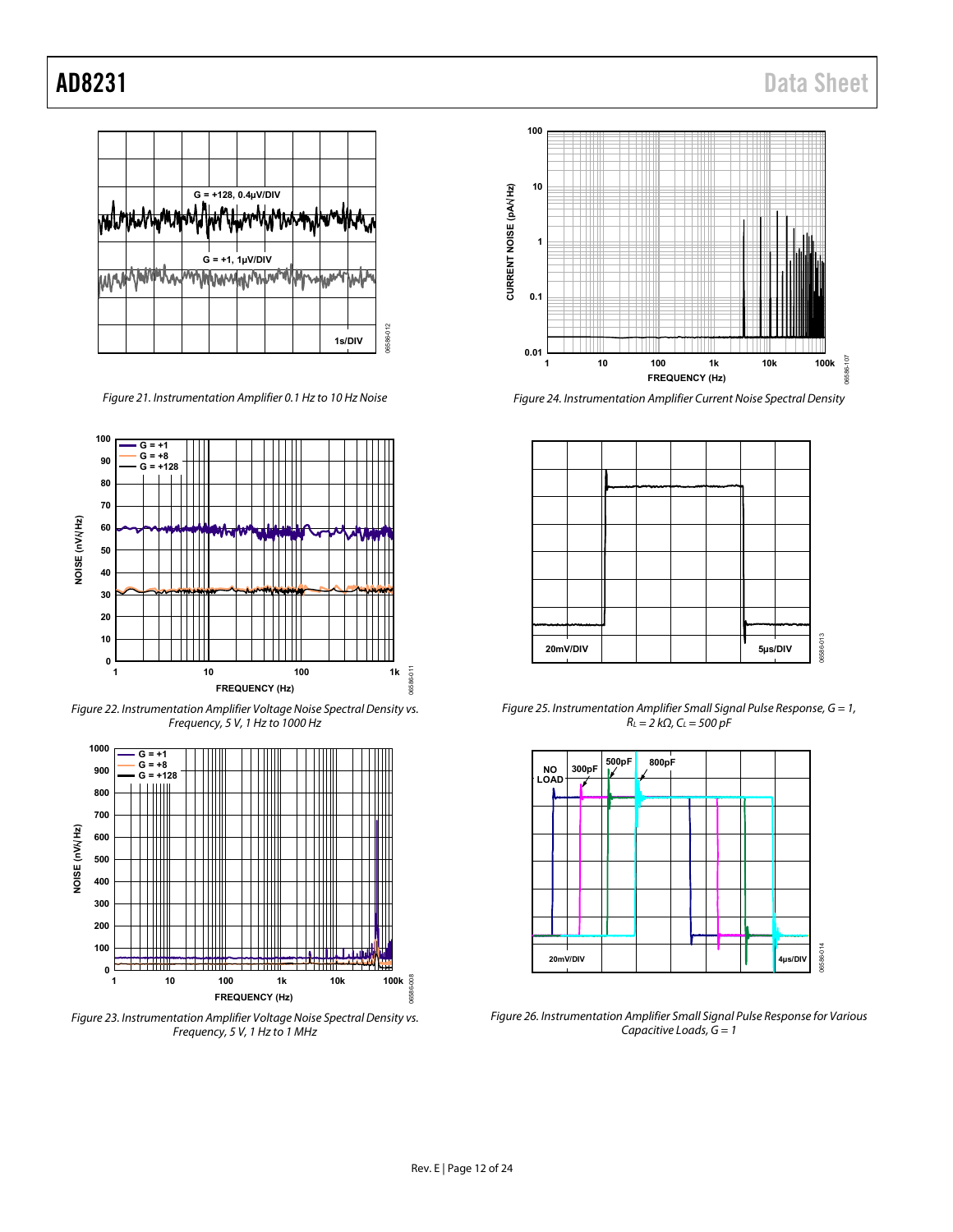

Figure 27. Instrumentation Amplifier Small Signal Pulse Response,  $G = 4$ , 16, and 128,  $R_L = 2 k\Omega$ ,  $C_L = 500 pF$ 



<span id="page-12-0"></span>Figure 28. Instrumentation Amplifier Large Signal Pulse Response,  $G = 1, V_S = 5 V$ 

| 2V/DIV     |  |                                    |  |  |          |           |
|------------|--|------------------------------------|--|--|----------|-----------|
|            |  |                                    |  |  |          |           |
|            |  | 3.75µs TO 0.01%<br>3.8µs TO 0.001% |  |  |          |           |
|            |  |                                    |  |  |          |           |
|            |  |                                    |  |  |          |           |
| 0.001%/DIV |  |                                    |  |  | 10µs/DIV | 06586-017 |

Figure 29. Instrumentation Amplifier Large Signal Pulse Response,  $G = 8, V<sub>S</sub> = 5 V$ 



Figure 30. Instrumentation Amplifier Large Signal Pulse Response,  $G = 128, V<sub>S</sub> = 5 V$ 



<span id="page-12-1"></span>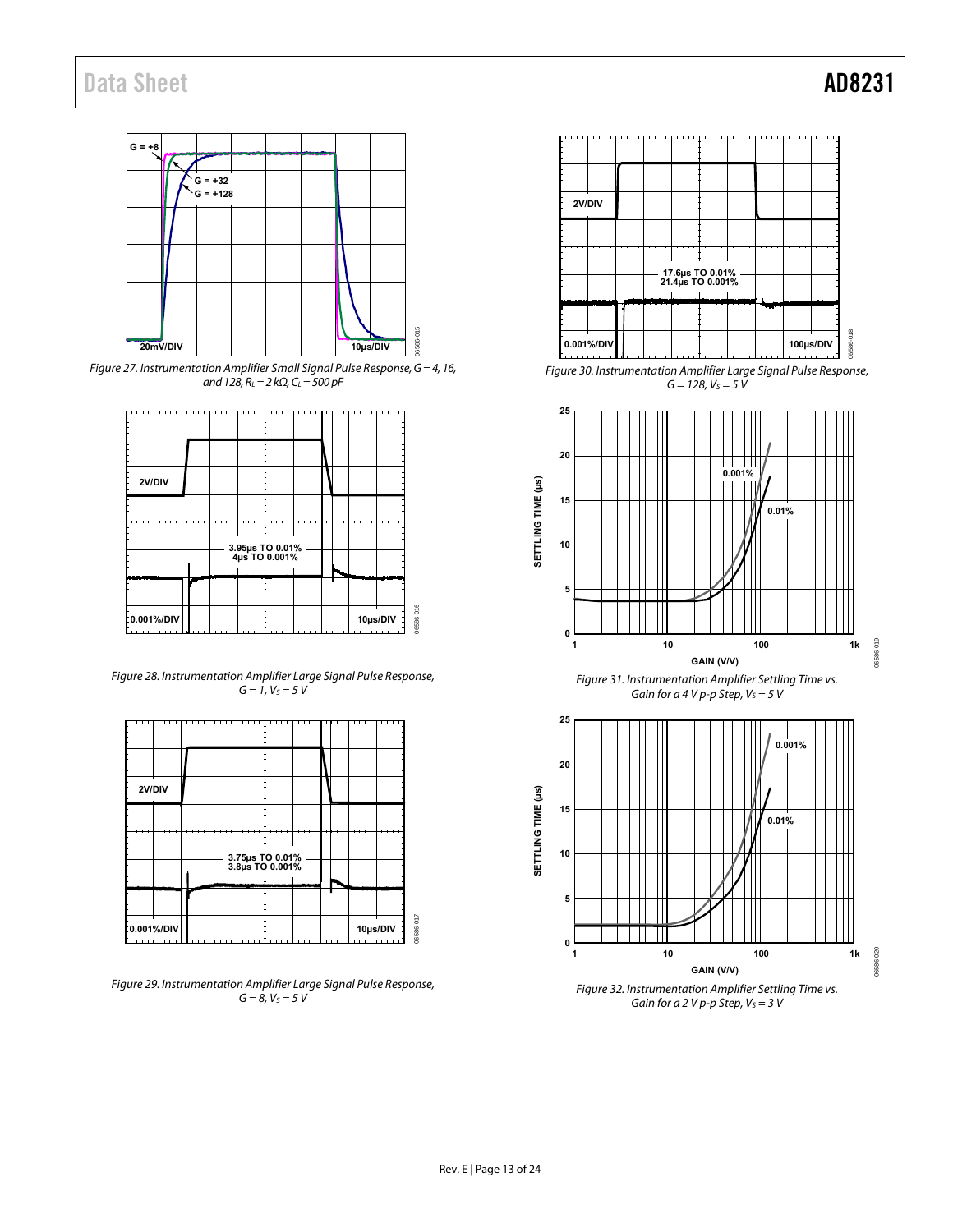





*Figure 34. Instrumentation Amplifier Output Voltage Swing vs. Output Current, V<sub>S</sub>* = 5*V*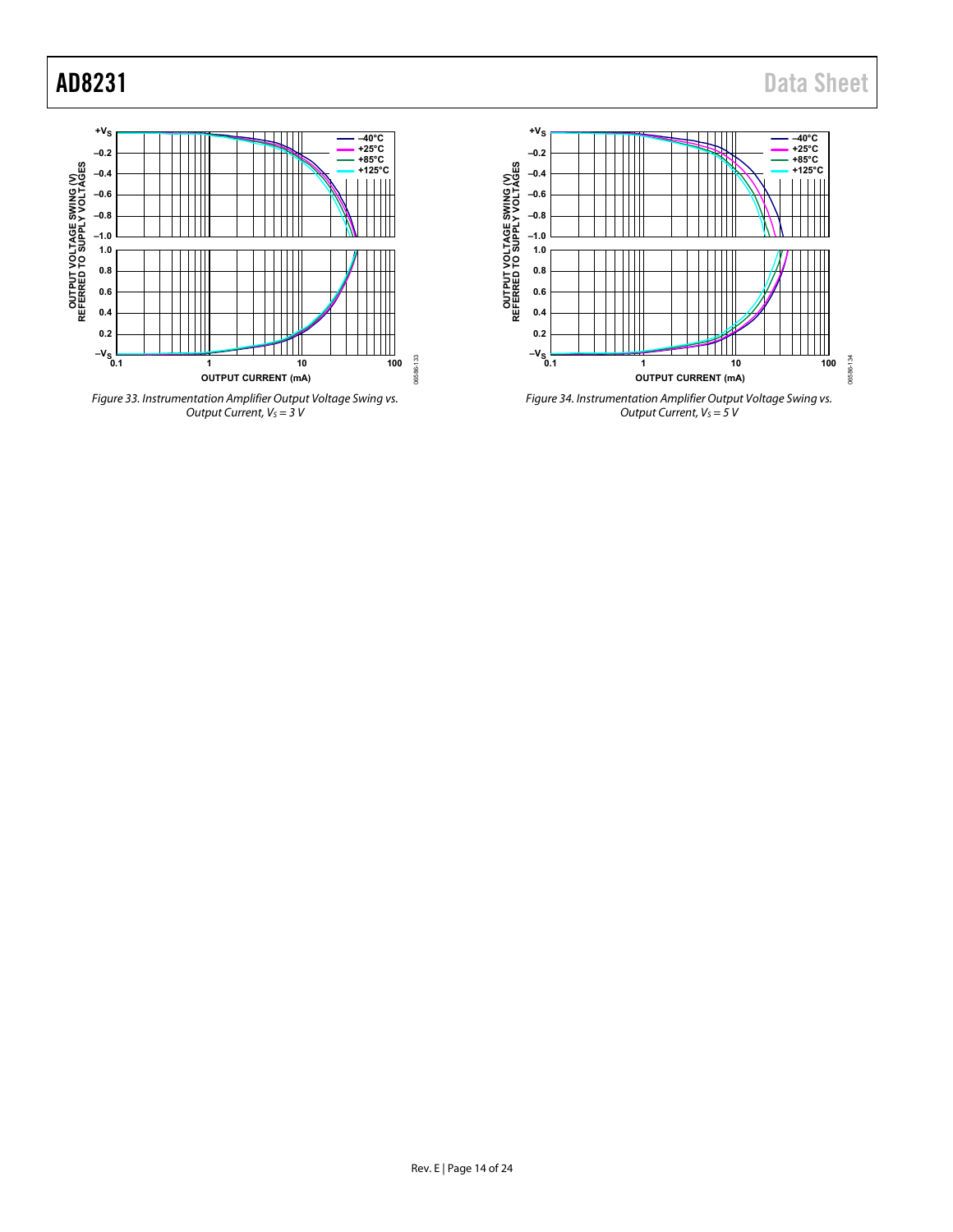# <span id="page-14-0"></span>**OPERATIONAL AMPLIFIER PERFORMANCE CURVES**



Figure 35. Operational Amplifier Open-Loop Gain and Phase vs. Frequency,  $V_S = 5 V$ 



Figure 36. Operational Amplifier Open-Loop Gain and Phase vs. Frequency,  $V_S = 3 V$ 



Figure 37. Operational Amplifier Small Signal Response for Various Capacitive Loads,  $V_S = 5 V$ 



Figure 38. Operational Amplifier Small Signal Response for Various Capacitive Loads,  $V_S = 3 V$ 



Figure 39. Operational Amplifier Large Signal Transient Response,  $V_S = 5$  V



Figure 40. Operational Amplifier Large Signal Transient Response,  $V_S = 3$  V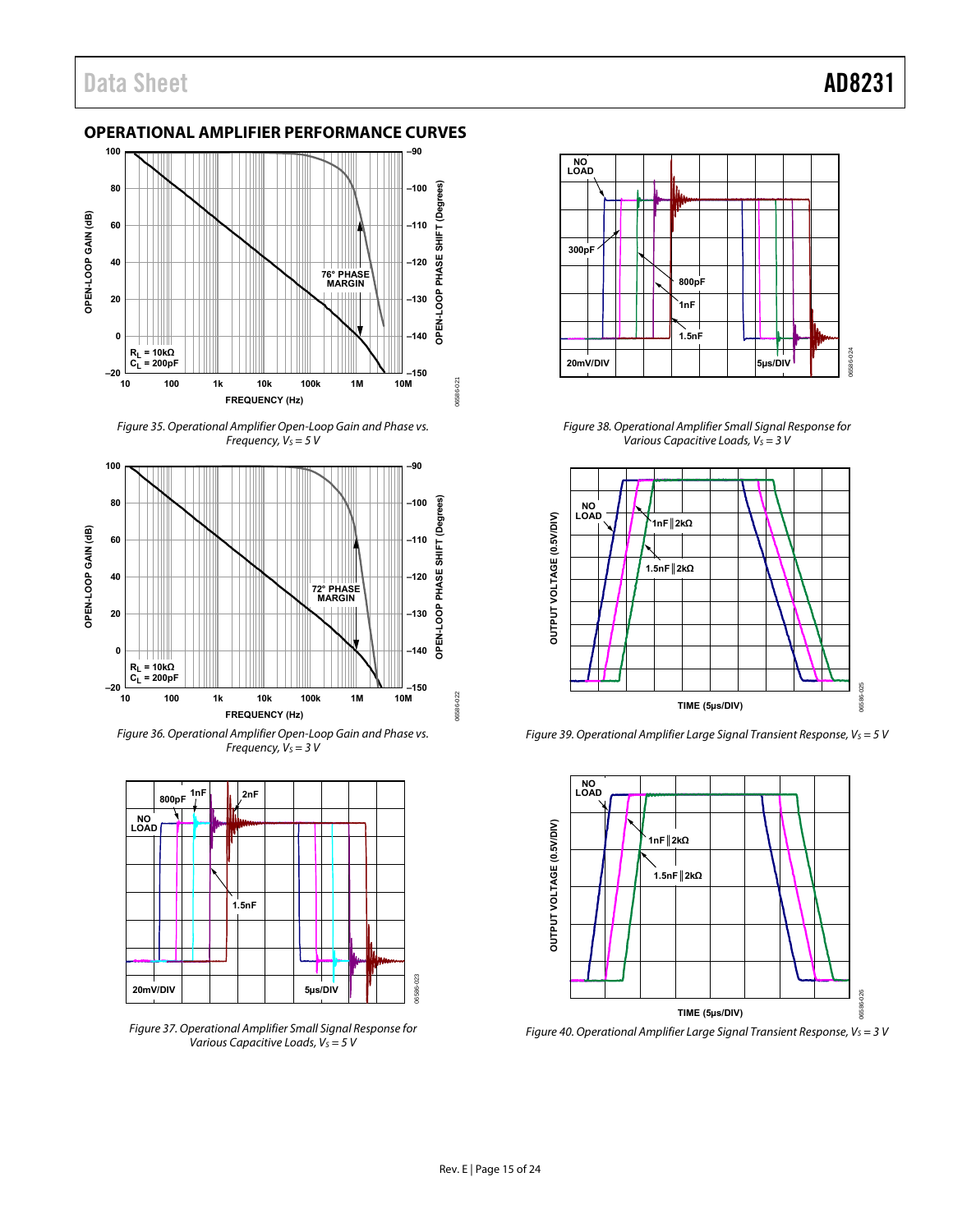

*Figure 41. Operational AmplifierVoltage Spectral Noise Density vs. Frequency*





*Figure 43. Operational Amplifier Bias Current vs. Common Mode*



*Figure 44. Operational Amplifier Output Voltage Swing vs. Output Current,*  $V_S = 3$  *V* 



*Figure 45. Operational Amplifier Output Voltage Swing vs. Output Current, V<sub>S</sub>* = 5 V



*Figure 46. Operational Amplifier Power Supply Rejection Ratio*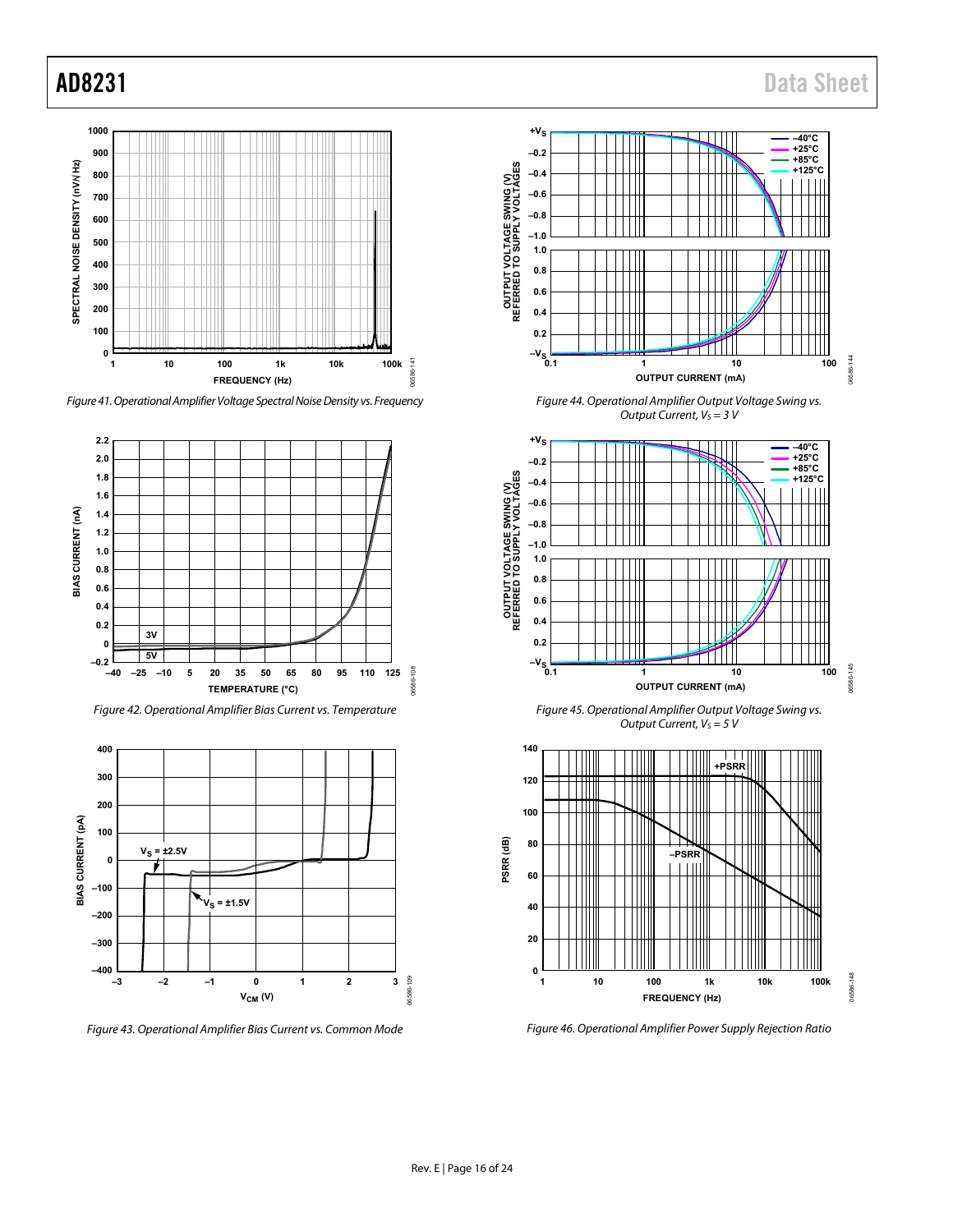# <span id="page-16-0"></span>**PERFORMANCE CURVES VALID FOR BOTH AMPLIFIERS**



*Figure 47. Supply Current vs. Supply Voltage*



*Figure 48. Channel Separation vs. Frequency*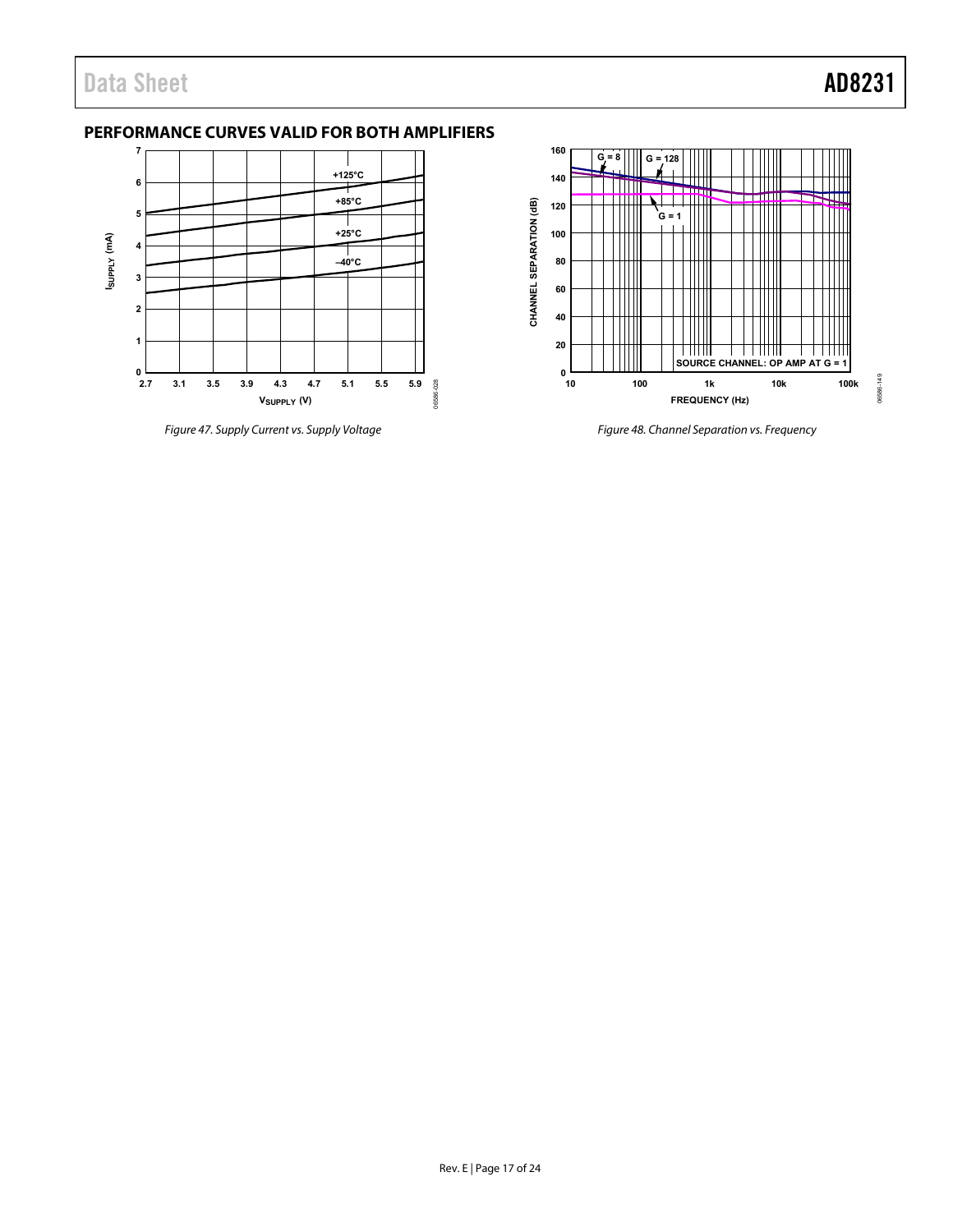# <span id="page-17-0"></span>THEORY OF OPERATION



*Figure 49. Simplified Schematic*

# <span id="page-17-4"></span><span id="page-17-1"></span>**AMPLIFIER ARCHITECTURE**

The [AD8231](http://www.analog.com/AD8231?doc=AD8231.pdf) is based on the classic 3-op amp topology. This topology has two stages: a preamplifier to provide amplification, followed by a difference amplifier to remove the common-mode voltage. [Figure 49](#page-17-4) shows a simplified schematic of th[e AD8231.](http://www.analog.com/AD8231?doc=AD8231.pdf) The preamp stage is composed of Amplifier A1, Amplifier A2, and a digitally controlled resistor network. The second stage is a gain of 1 difference amplifier composed of Amplifier A3 and four 14 kΩ resistors. A1, A2, and A3 are all zero drift, rail-torail input, rail-to rail-output amplifiers.

Th[e AD8231](http://www.analog.com/AD8231?doc=AD8231.pdf) design makes it extremely robust over temperature. The [AD8231](http://www.analog.com/AD8231?doc=AD8231.pdf) uses an internal thin film resistor to set the gain. Because all of the resistors are on the same die, gain temperature drift performance and CMRR drift performance are better than can be achieved with topologies using external resistors. The [AD8231](http://www.analog.com/AD8231?doc=AD8231.pdf) also uses an auto-zero topology to null the offsets of all its internal amplifiers. Because this topology continually corrects for any offset errors, offset temperature drift is nearly nonexistent.

The [AD8231](http://www.analog.com/AD8231?doc=AD8231.pdf) also includes a free operational amplifier. Like the other amplifiers in the [AD8231,](http://www.analog.com/AD8231?doc=AD8231.pdf) it is a zero drift, rail-to-rail input, rail-to-rail output architecture.

# <span id="page-17-2"></span>**GAIN SELECTION**

The gain of th[e AD8231](http://www.analog.com/AD8231?doc=AD8231.pdf) is set by voltages applied to the A0, A1, and A2 pins. To change the gain, the CS pin must be driven low. When the  $\overline{CS}$  pin is driven high, the gain is latched, and voltages at the A0 to A2 pins have no effect. Because the CS pin is level sensitive rather than edge sensitive, it can also be tied permanently low[. Table 7](#page-17-5) shows the different gain settings.

The time required for a gain change is dominated by the settling time of the amplifier. Th[e AD8231](http://www.analog.com/AD8231?doc=AD8231.pdf) takes about 200 ns to switch gains, after which the amplifier begins to settle. Refer t[o Figure 28](#page-12-0) throug[h Figure 32](#page-12-1) to determine the settling time for different gains.

## <span id="page-17-5"></span>**Table 7. Truth Table for [AD8231](http://www.analog.com/AD8231?doc=AD8231.pdf) Gain Settings**

| <b>CS</b> | A2   | A1   | A0   | Gain      |
|-----------|------|------|------|-----------|
| Low       | Low  | Low  | Low  |           |
| Low       | Low  | Low  | High | 2         |
| Low       | Low  | High | Low  | 4         |
| Low       | Low  | High | High | 8         |
| Low       | High | Low  | Low  | 16        |
| Low       | High | Low  | High | 32        |
| Low       | High | High | Low  | 64        |
| Low       | High | High | High | 128       |
| High      | х    | X    | X    | No change |

## <span id="page-17-3"></span>**REFERENCE TERMINAL**

The output voltage of th[e AD8231](http://www.analog.com/AD8231?doc=AD8231.pdf) is developed with respect to the potential on the reference terminal, which is useful when the output signal needs to be offset to a midsupply level. For example, a voltage source can be tied to the REF pin to levelshift the output so that th[e AD8231](http://www.analog.com/AD8231?doc=AD8231.pdf) can drive a single-supply ADC. The REF pin is protected with ESD diodes and should not exceed either + $V<sub>S</sub>$  or  $-V<sub>S</sub>$  by more than 0.3 V.

For best performance, source impedance to the REF terminal should be kept below 1  $\Omega$ . As shown i[n Figure 49,](#page-17-4) the reference terminal, REF, is at one end of a 14 kΩ resistor. Additional impedance at the REF terminal adds to this 14 kΩ resistor and results in amplification of the signal connected to the positive input, causing a CMRR error.

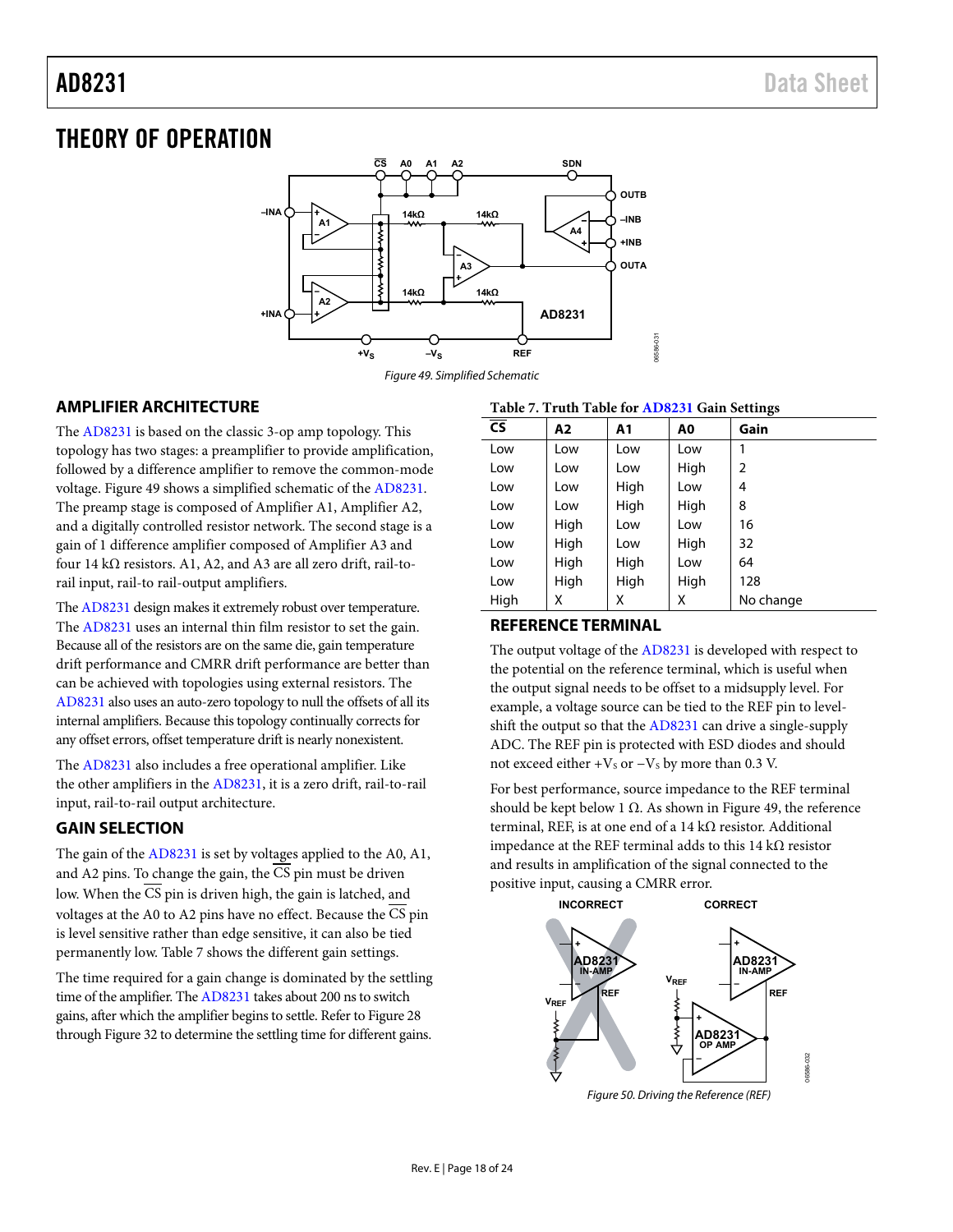# Data Sheet **AD8231**

# <span id="page-18-0"></span>**LAYOUT**

The [AD8231](http://www.analog.com/AD8231?doc=AD8231.pdf) is a high precision device. To ensure optimum performance at the PCB level, care must be taken in the design of the board layout. The [AD8231](http://www.analog.com/AD8231?doc=AD8231.pdf) pinout is arranged in a logical manner to aid in this task.

## *Power Supplies*

Th[e AD8231](http://www.analog.com/AD8231?doc=AD8231.pdf) should be decoupled with a 0.1 µF bypass capacitor between the two supplies. This capacitor should be placed as close as possible to Pin 11 and Pin 12, either directly next to the pins or beneath the pins on the backside of the board. The auto-zero architecture of th[e AD8231](http://www.analog.com/AD8231?doc=AD8231.pdf) requires a low ac impedance between the supplies. Long trace lengths to the bypass capacitor increase this impedance, which results in a larger input offset voltage.

A stable dc voltage should be used to power the instrumentation amplifier. Noise on the supply pins can adversely affect performance.

### *Package Considerations*

The  $AD8231$  comes in a 4 mm  $\times$  4 mm LFCSP. Beware of blindly copying the footprint from another 4 mm  $\times$  4 mm LFCSP part; it cannot have the same thermal pad size and leads. Refer to th[e Outline Dimensions](#page-22-0) section to verify that the PCB symbol has the correct dimensions. Space between the leads and thermal pad should be kept as wide as possible for the best bias current performance.

## *Thermal Pad*

The  $AD8231$  4 mm  $\times$  4 mm LFCSP comes with a thermal pad. This pad is connected internally to  $-V<sub>S</sub>$ . The pad can either be left unconnected or connected to the negative supply rail. For high vibration applications, a landing is recommended.

Because the [AD8231](http://www.analog.com/AD8231?doc=AD8231.pdf) dissipates little power, heat dissipation is rarely an issue. If improved heat dissipation is desired (for example, when ambient temperatures are near 125°C or when driving heavy loads), connect the thermal pad to the negative supply rail. For the best heat dissipation performance, the negative supply rail should be a plane in the board. See the [Thermal Resistance](#page-6-1) section for thermal coefficients with and without the pad soldered.

# <span id="page-18-1"></span>**INPUT BIAS CURRENT RETURN PATH**

The input bias current of th[e AD8231](http://www.analog.com/AD8231?doc=AD8231.pdf) must have a return path to common. When the source, such as a thermocouple, cannot provide a return current path, one should be created, as shown in [Figure 51.](#page-18-3)



# <span id="page-18-3"></span><span id="page-18-2"></span>**INPUT PROTECTION**

All terminals of th[e AD8231](http://www.analog.com/AD8231?doc=AD8231.pdf) are protected against ESD. In addition, the input structure allows for dc overload conditions a diode drop above the positive supply and a diode drop below the negative supply. Voltages beyond these limits cause the ESD diodes to conduct and current to flow. If overvoltage events are anticipated, an external resistor should be used in series with each of the inputs to limit the current to below 10 mA. Currents up to 100 mA can be sustained for a few seconds.

Note that if either input is brought below the negative supply to the point where the ESD diode turns on, the [AD8231](http://www.analog.com/AD8231?doc=AD8231.pdf) output can phase-reverse.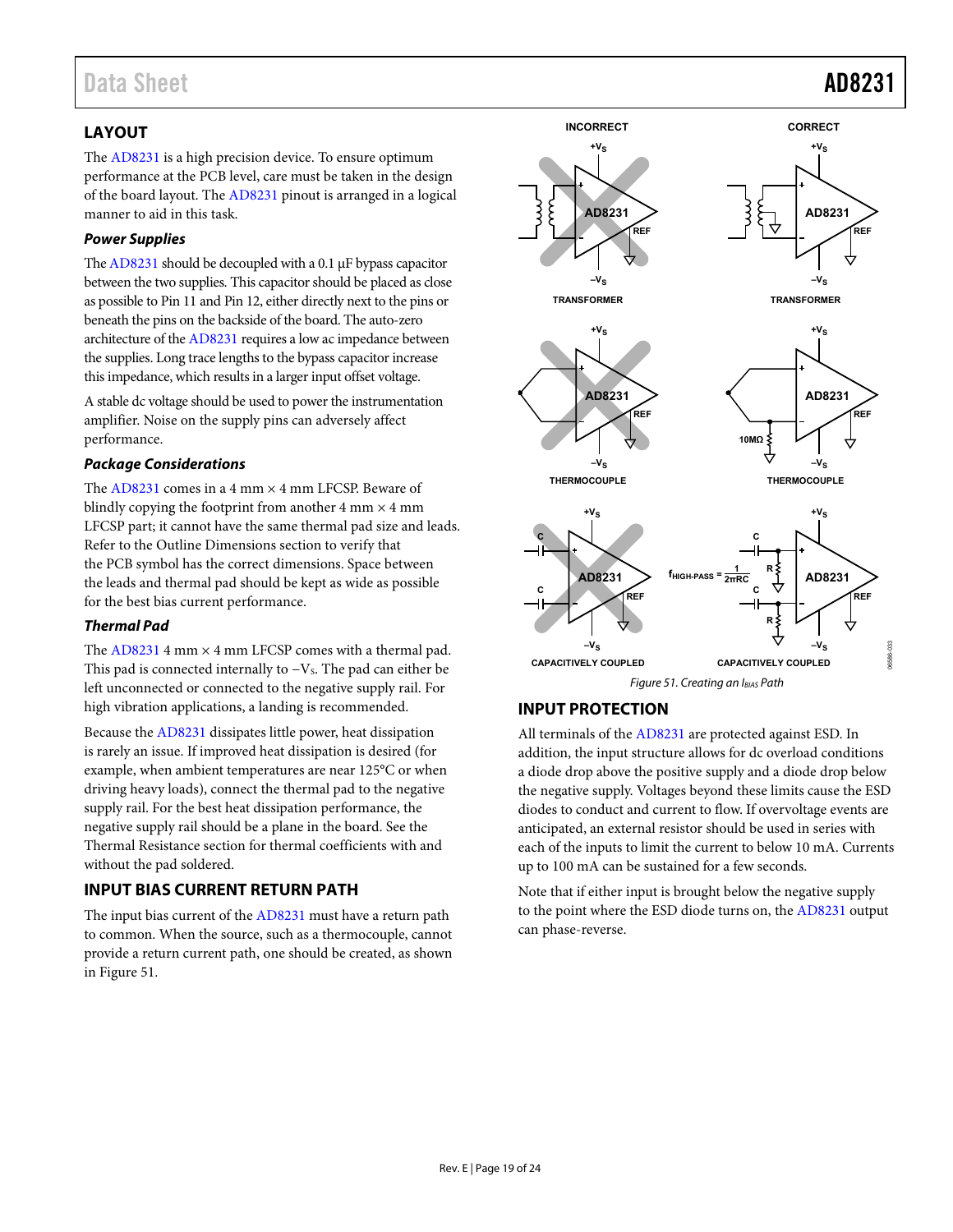# AD8231 Data Sheet

## <span id="page-19-0"></span>**RF INTERFERENCE**

RF rectification is often a problem when amplifiers are used in applications where there are strong RF signals. The disturbance can appear as a small dc offset voltage. High frequency signals can be filtered with a low-pass, RC network placed at the input of the instrumentation amplifier, as shown i[n Figure 52.](#page-19-3) The filter limits the input signal bandwidth according to the following relationship

$$
FilterFreqDiff = \frac{1}{2\pi R(2C_D + C_C)}
$$

$$
FilterFreqC = \frac{1}{2\pi RC_C}
$$

where  $C_D \geq 10C_C$ .



Figure 52. RFI Suppression

06586-034

<span id="page-19-3"></span>[Figure 52 s](#page-19-3)hows an example where the differential filter frequency is approximately 2 kHz, and the common-mode filter frequency is approximately 40 kHz.

Values of R and C<sub>C</sub> should be chosen to minimize RFI. Mismatch between the  $R \times C_C$  at the positive input and the  $R \times C_C$  at the negative input degrades the CMRR of th[e AD8231.](http://www.analog.com/AD8231?doc=AD8231.pdf) By using a value of  $C_D$  that is ten times larger than the value of  $C_C$ , the effect of the mismatch is reduced and performance is improved.

# <span id="page-19-1"></span>**COMMON-MODE INPUT VOLTAGE RANGE**

The 3-op amp architecture of the [AD8231 a](http://www.analog.com/AD8231?doc=AD8231.pdf)pplies gain and then removes the common-mode voltage. Therefore, internal nodes in the [AD8231](http://www.analog.com/AD8231?doc=AD8231.pdf) experience a combination of both the gained signal and the common-mode signal. This combined signal can be limited by the voltage supplies even when the individual input and output signals are not. To determine whether the signal could be limited, refer t[o Figure 12 t](#page-9-0)hroug[h Figure 14 o](#page-9-1)r use the following formula

$$
-V_s + 0.04 \text{ V} < V_{CM} \pm \frac{|V_{DIFF}| \times Gain}{2} < + V_s - 0.04 \text{ V}
$$

If more common-mode range is required, the simplest solution is to apply less gain in the instrumentation amplifier. The extra op amp can be used to provide another gain stage after the in-amp. Because th[e AD8231](http://www.analog.com/AD8231?doc=AD8231.pdf) has good offset and noise performance at low gains, applying less gain in the instrumentation amplifier generally has a limited impact on the overall system performance.

## <span id="page-19-2"></span>**REDUCING NOISE**

Because the [AD8231 h](http://www.analog.com/AD8231?doc=AD8231.pdf)as no 1/f noise, reducing the bandwidth corresponds directly to less noise[. Table 8 s](#page-19-4)hows the [AD8231](http://www.analog.com/AD8231?doc=AD8231.pdf) performance at a gain of 1 at different bandwidths, assuming a 2-pole Butterworth filter roll off.

| <b>Bandwidth</b> | <b>Noise</b>            | <b>SNR</b><br>Single-Ended <sup>1</sup> |             |        |             | <b>SNR Differential</b><br>Output <sup>2</sup> |  |
|------------------|-------------------------|-----------------------------------------|-------------|--------|-------------|------------------------------------------------|--|
| (Hz)             | $(\mu V \, \text{rms})$ | dB                                      | <b>Bits</b> | dB     | <b>Bits</b> |                                                |  |
|                  | 0.07                    | 148.3                                   | 24.3        | 154.3  | 25.3        |                                                |  |
| 3.2              | 0.12                    | 143.2                                   | 23.5        | 149.2  | 24.5        |                                                |  |
| 10               | 0.21                    | 138.3                                   | 22.7        | 144.3  | 23.7        |                                                |  |
| 32               | 0.37                    | 133.2                                   | 21.8        | 139.2  | 22.8        |                                                |  |
| 100              | 0.66                    | 128.3                                   | 21.0        | 137.63 | 22.0        |                                                |  |
| 320              | 1.17                    | 123.2                                   | 20.2        | 129.2  | 21.2        |                                                |  |
| 1 k              | 2.07                    | 118.3                                   | 19.3        | 124.3  | 20.3        |                                                |  |
| 3.2k             | 3.71                    | 113.2                                   | 18.5        | 119.2  | 19.5        |                                                |  |
| 10k              | 6.55                    | 108.3                                   | 17.7        | 117.3  | 18.7        |                                                |  |
| 32k              | 11.73                   | 103.2                                   | 16.9        | 109.2  | 17.9        |                                                |  |

<span id="page-19-4"></span>

| Table 8. AD8231 noise at various bandwidths |  |
|---------------------------------------------|--|
|---------------------------------------------|--|

<sup>1</sup>SNR for single-ended output configuration calculated with output signal of 4.8 V p-p, which corresponds to 1.697 V rms.

<sup>2</sup> SNR for differential output configuration calculated with output signal of 9.6 V p-p, which corresponds to 3.397 V rms.

The [AD8231 h](http://www.analog.com/AD8231?doc=AD8231.pdf)as two clocks: an auto-zero clock at 3.4 kHz and a commutating clock at 54 kHz. While the auto-zero clock has negligible energy and can generally be ignored, the commutating clock has enough energy to significantly affect the noise of the part. Therefore, in applications where low noise is critical, limiting the bandwidth of the system below 54 kHz is recommended.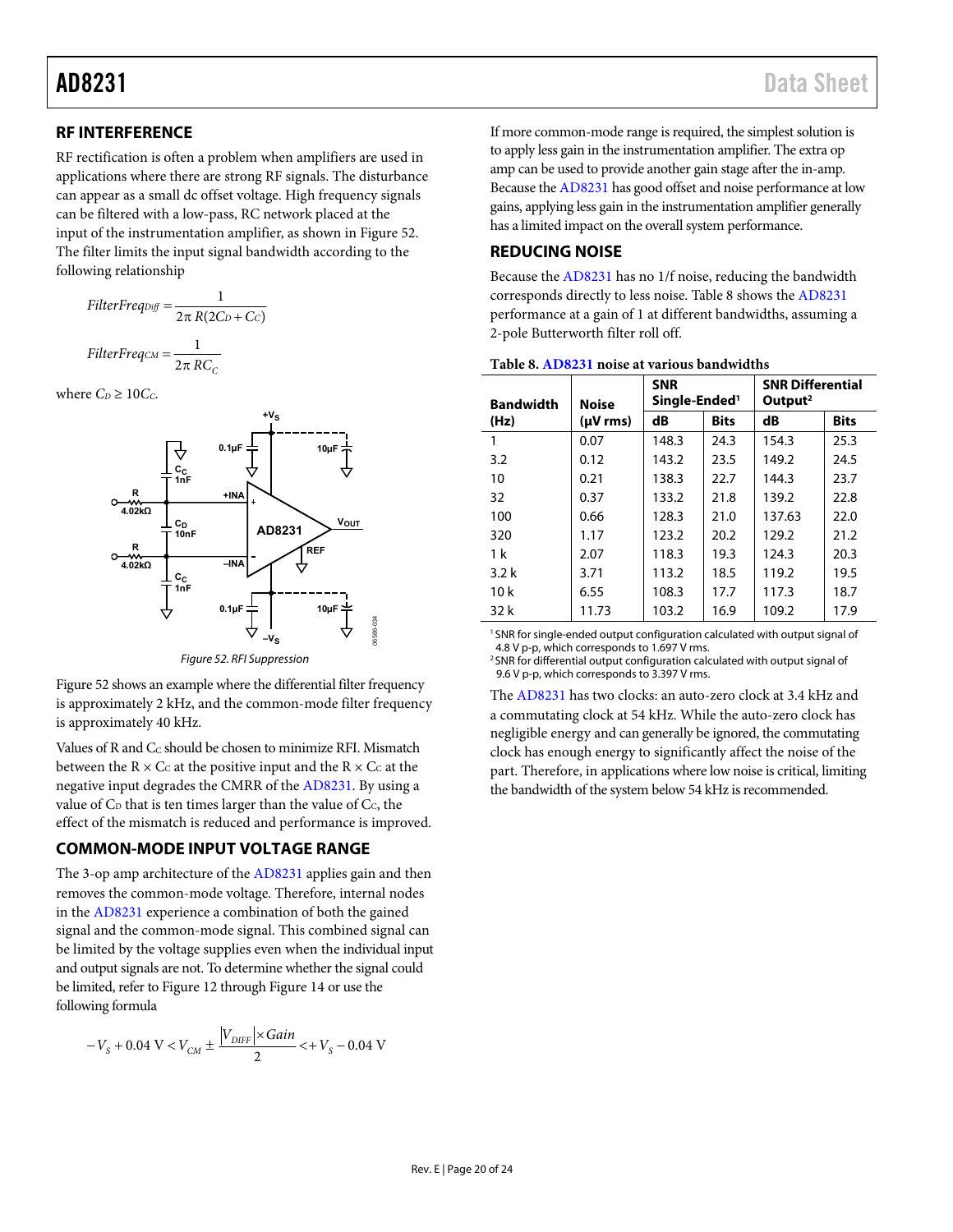# <span id="page-20-1"></span><span id="page-20-0"></span>APPLICATIONS INFORMATION **DIFFERENTIAL OUTPUT**

[Figure 53](#page-20-4) shows how to create a differential output in-amp using the [AD8231](http://www.analog.com/AD8231?doc=AD8231.pdf) uncommitted op amp. Because this configuration makes use of the reference terminal of the in-amp, errors from the op amp and resistor mismatch result in common-mode errors, rather than differential errors. Because common-mode errors are typically rejected by the next device in the signal chain, this circuit configuration adds almost no extra error.



*Figure 53. Differential Output Using Operational Amplifier*

## <span id="page-20-4"></span><span id="page-20-2"></span>**MULTIPLEXING**



<span id="page-20-5"></span>*Figure 54. Four AD8231s in Multiplexing Configuration*

06586-036

The outputs of both th[e AD8231](http://www.analog.com/AD8231?doc=AD8231.pdf) in-amp and op amp are high impedance in the shutdown state. This feature allows several AD8231s to be multiplexed together without any external switches. [Figure 54](#page-20-5) shows an example of such a configuration. All the outputs are connected together and only one amplifier is turned on at a time. This feature is analogous to the high-Z mode of the digital tristate logic.

The resistors in th[e AD8231](http://www.analog.com/AD8231?doc=AD8231.pdf) instrumentation amplifier create a resistive path from the output to the reference pin of about 100 kΩ. If a higher output impedance in shutdown mode is desired, the reference pin can be driven with the op amp of the [AD8231.](http://www.analog.com/AD8231?doc=AD8231.pdf) In this configuration, the output impedance in shutdown is several GΩ, and many thousand AD8231s can theoretically be multiplexed in such a way.

The [AD8231](http://www.analog.com/AD8231?doc=AD8231.pdf) can enter and leave shutdown mode very quickly. However, when the amplifier wakes up and reconnects its input circuitry, the voltage at its internal input nodes changes dramatically. It takes time for the output of the amplifier to settle. Refer to [Figure 28](#page-12-0) throug[h Figure 32](#page-12-1) to determine the settling time for different gains. This settling time limits how quickly the [AD8231](http://www.analog.com/AD8231?doc=AD8231.pdf) can be multiplexed with the SDN pin.

# <span id="page-20-3"></span>**USING TH[E AD8231](http://www.analog.com/AD8231?doc=AD8231.pdf) WITH BIPOLAR SUPPLIES**

The [AD8231](http://www.analog.com/AD8231?doc=AD8231.pdf) can be used with bipolar supplies as long as the maximum voltage drop between the supply rails is kept below 6 V and all input voltages are kept within the supply rails.

With bipolar supplies, the acceptable levels for the digital inputs A0, A1, A2,  $\overline{CS}$ , and  $\overline{SDN}$  shift[. Table 9](#page-20-6) shows acceptable values for low and high signals for both single and dual supplies.

# <span id="page-20-6"></span>**Table 9. Digital Pin Thresholds**

|                           |        | Low    |        | High   |
|---------------------------|--------|--------|--------|--------|
| <b>Supply Voltage (V)</b> | Min(V) | Max(V) | Min(V) | Max(V) |
| 0 <sub>to 5</sub>         | 0      | $+1$   |        |        |
| $0$ to 3                  | 0      | $+0.8$ | 2.2    | 3      |
| $-2.5$ to $+2.5$          | $-2.5$ | $-1.5$ | 1.5    | 2.5    |
| $-1.5$ to $+1.5$          | $-1.5$ | $-0.7$ | 0.7    | 1.5    |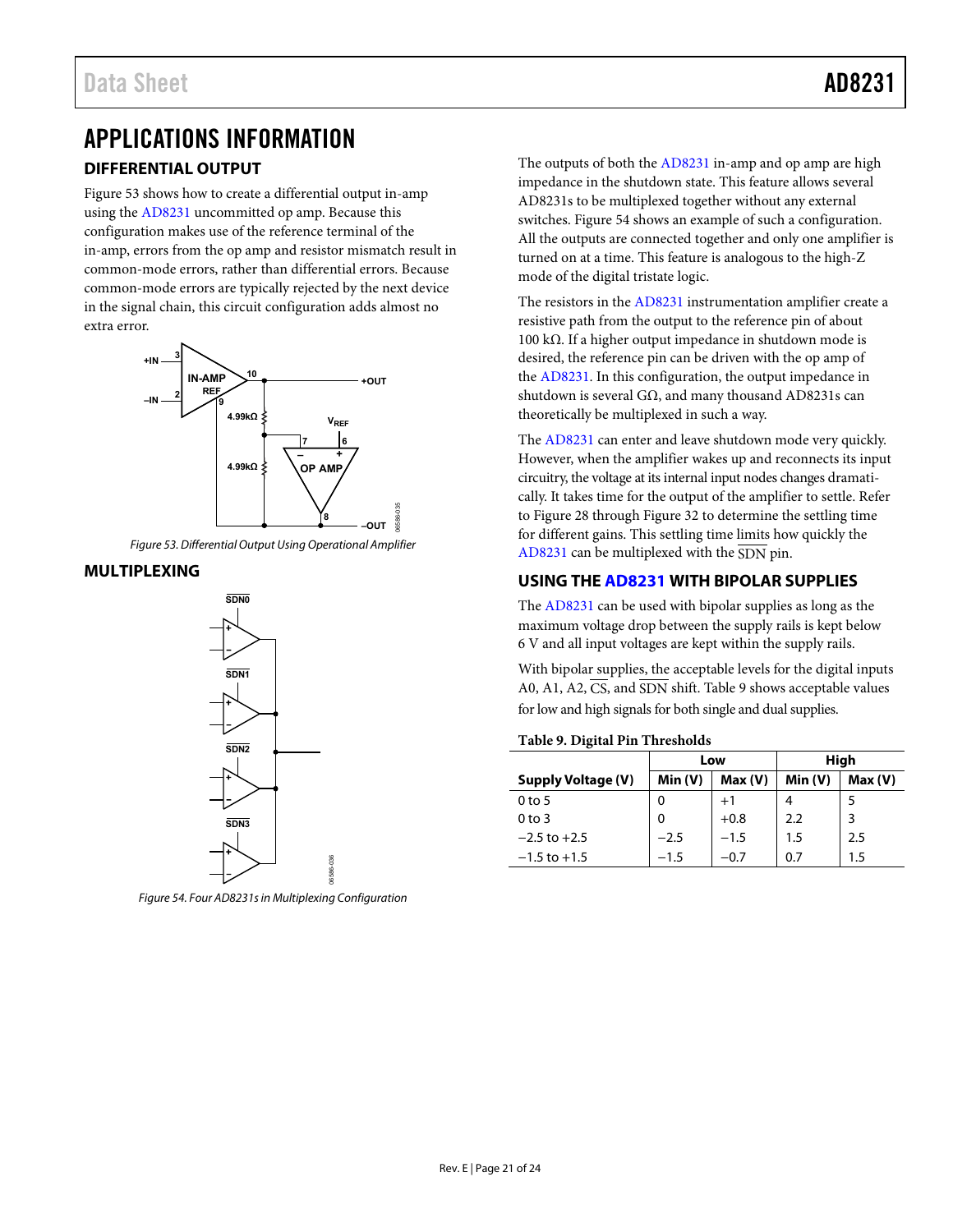When operating th[e AD8231](http://www.analog.com/AD8231?doc=AD8231.pdf) on dual supplies, a level-shift is typically needed from standard single-supply control logic. One easy way to accomplish the level-shift is through a single-pole, double-throw switch, such as th[e ADG633.](http://www.analog.com/ADG633?doc=AD8231.pdf) [Figure 55 s](#page-21-1)hows an application schematic for ±2.5 V operation.



<span id="page-21-1"></span>**ANY VOLTAGE BETWEEN 2.5V AND 9.5V.**

Figure 55. Converting Single-Supply Control Signals to Dual Supply.

# <span id="page-21-0"></span>**SALLEN KEY FILTER**

The extra op amp in th[e AD8231](http://www.analog.com/AD8231?doc=AD8231.pdf) can be used to create a 2-pole Sallen Key filter. Such a filter can remove excess noise or perform antialiasing before an analog-to-digital converter.

[Figure 56 s](#page-21-2)hows how to create a 2-pole low-pass Butterworth filter. Components R1, R2, C1, and C2 set the frequency of the filter. The ratio of R3 and R4 sets the peaking of the filter. If R4 equals 10 kΩ, R3 should equal 5.9 kΩ for an optimum 2-pole response.

Depending on the circuitry before and after the [AD8231,](http://www.analog.com/AD8231?doc=AD8231.pdf)  a 3-pole filter can be possible. If the previous stage has a small output impedance, an additional pole can be added before the in amp (R6, R7, and C4). If the following stage has a high input impedance, an additional pole can be added after the op amp (R5 and C3). Peaking from the Sallen Key stage should be higher to compensate for the extra attenuation of the third pole; both R3 and R4 should be 10 kΩ for optimum response.

Note that in addition to setting the peaking of the filter, the ratio R3/R4 also sets the dc gain:  $G = 1 + R3/R4$ . If lower dc gain is required, replace R1 with a voltage divider, where the output resistance of the divider is equal to the required value of R1.

[Figure 56 s](#page-21-2)hows a bias point connected to R4 and the in-amp reference. The filter stage amplifies the signal around this bias point. The bias point is typically midsupply and should be low impedance.

| Table 10. Recommended Component Values for Butterworth |  |
|--------------------------------------------------------|--|
| Low-Pass Filter in Figure 56                           |  |

|              |                              |                                      | <b>Optional Poles</b> |                        |                               |                        |
|--------------|------------------------------|--------------------------------------|-----------------------|------------------------|-------------------------------|------------------------|
|              | Sallen Key                   | <b>After Op Amp</b><br>Before In-Amp |                       |                        |                               |                        |
| 3 dB<br>Freg | <b>R1, R2</b><br>$(k\Omega)$ | C1, C2<br>(nF)                       | <b>R6, R7</b><br>(kΩ) | C <sub>4</sub><br>(nF) | R <sub>5</sub><br>$(k\Omega)$ | C <sub>3</sub><br>(nF) |
| 32 Hz        | 499                          | 10                                   | 499                   | 4.7                    | 49.9                          | 100                    |
| 100 Hz       | 158                          | 10                                   | 158                   | 4.7                    | 16                            | 100                    |
| 320 Hz       | 49.9                         | 10                                   | 49.9                  | 4.7                    | 4.99                          | 100                    |
| 1 kHz        | 158                          |                                      | 158                   | 0.47                   | 1.6                           | 100                    |
| $3.2$ kHz    | 49.9                         |                                      | 49.9                  | 0.47                   | 0.499                         | 100                    |
| 10 kHz       | 15.8                         |                                      | 15.8                  | 0.47                   | 0.16                          | 100                    |
| 32 kHz       | 4.99                         |                                      | 4.99                  | 0.47                   | 0.049                         | 100                    |



<span id="page-21-2"></span>Figure 56. Butterworth Low-Pass Filter (Dotted Sections Indicate Optional Poles)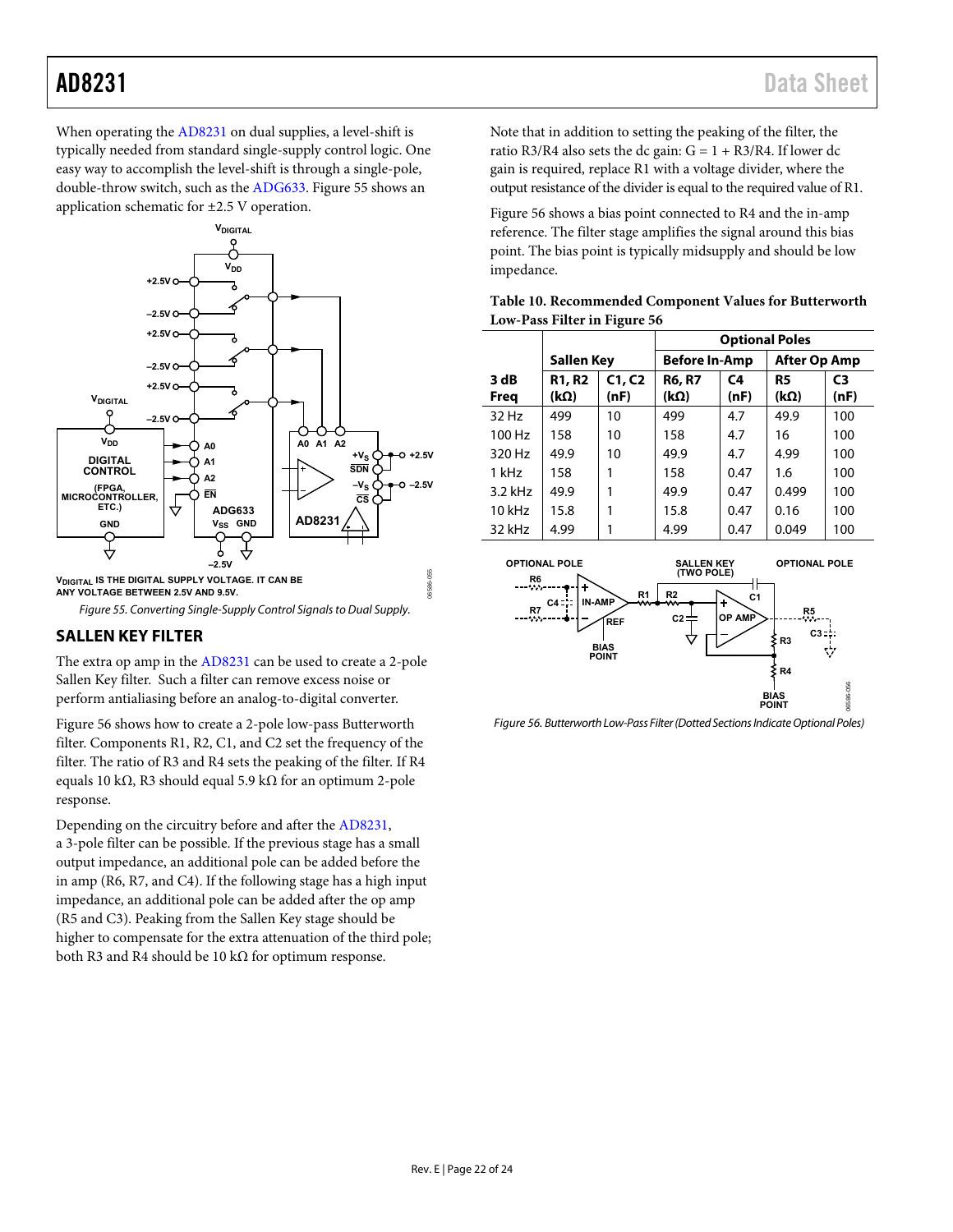# <span id="page-22-0"></span>OUTLINE DIMENSIONS



# <span id="page-22-1"></span>**ORDERING GUIDE**

| $\mathsf{Model}^{1,2}$ | <b>Temperature Range</b>            | <b>Package Description</b>       | <b>Package Option</b> |
|------------------------|-------------------------------------|----------------------------------|-----------------------|
| AD8231ACPZ-R7          | $-40^{\circ}$ C to $+125^{\circ}$ C | 16-Lead LFCSP, 7"Tape and Reel   | CP-16-23              |
| AD8231ACPZ-RL          | $-40^{\circ}$ C to $+125^{\circ}$ C | 16-Lead LFCSP, 13" Tape and Reel | CP-16-23              |
| AD8231ACPZ-WP          | $-40^{\circ}$ C to $+125^{\circ}$ C | 16-Lead LFCSP, Waffle Pack       | $CP-16-23$            |
| AD8231WACPZ-RL         | $-40^{\circ}$ C to $+125^{\circ}$ C | 16-Lead LFCSP, 13" Tape and Reel | $CP-16-23$            |
| AD8231-EVALZ           |                                     | <b>Evaluation Board</b>          |                       |

1 Z = RoHS Compliant Part.

 $2$  W = Qualified for Automotive Applications.

# <span id="page-22-2"></span>**AUTOMOTIVE PRODUCTS**

The [AD8231W](http://www.analog.com/AD8231?doc=AD8231.pdf) models are available with controlled manufacturing to support the quality and reliability requirements of automotive applications. Note that these automotive models may have specifications that differ from the commercial models; therefore, designers should review th[e Specifications s](#page-2-0)ection of this data sheet carefully. Only the automotive grade products shown are available for use in automotive applications. Contact your local Analog Devices, Inc. account representative for specific product ordering information and to obtain the specific Automotive Reliability reports for these models.